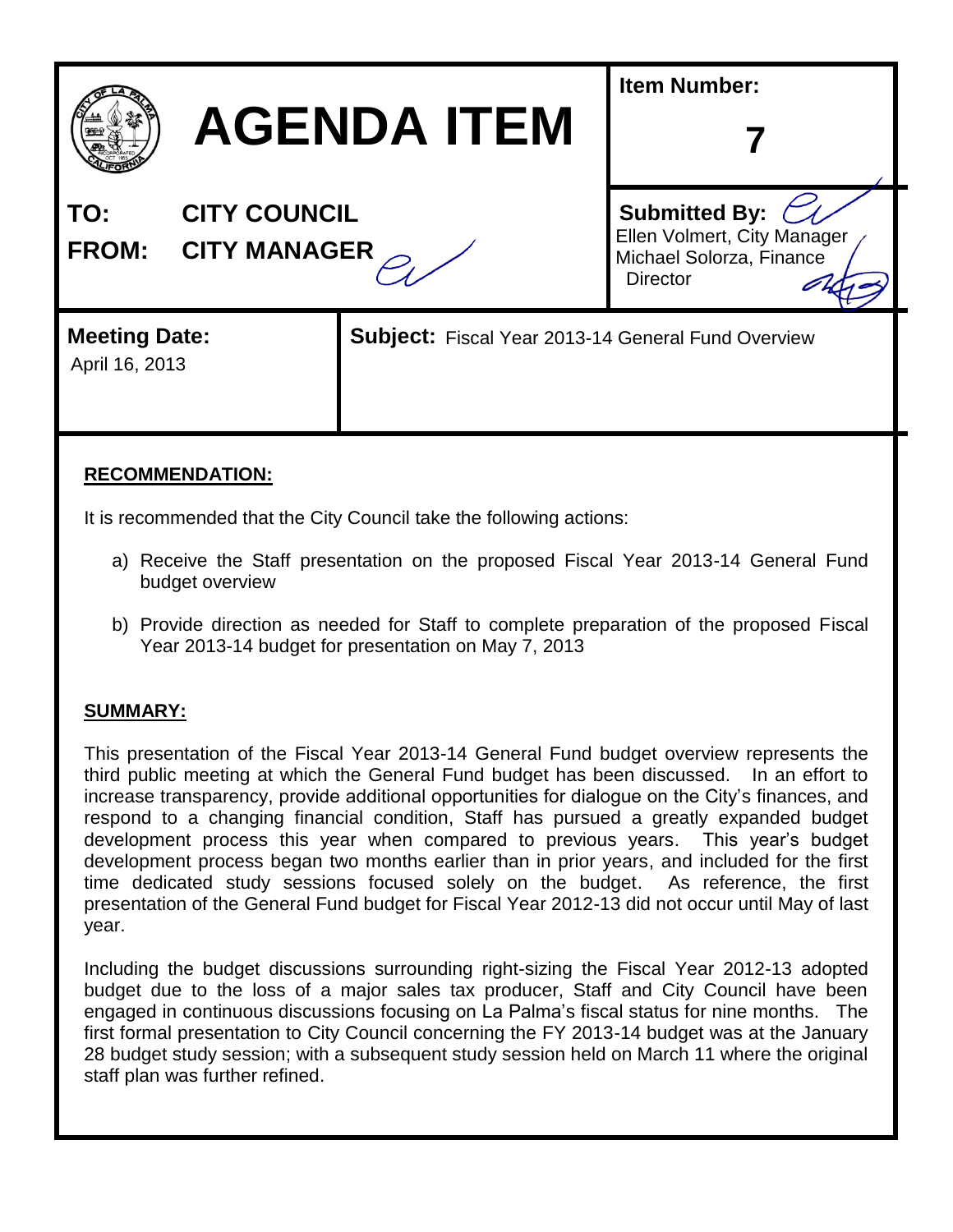In addition to these budget focused meetings, the City Council received important presentations on recommendations for addressing retiree health benefit program unfunded liabilities (February 5), a ten-year Capital Improvement Plan (February 19), and updating General Fund and Internal Service Fund reserve policies (March 19). Furthermore, after six months of review and discussion, the City's Master Fee Schedule was amended on March 19. At the last meeting (April 2) City Council provided direction on the utility user tax rate.

All of those items and actions tie together to further the City's plan to achieve short-term and long-term financial sustainability. This presentation continues the forward progress made thus far in preparing a balanced budget plan. The presentation of the FY 2013-14 budget is being broken up over several public meetings in order to provide the City Council, residents, and other stakeholders the ability to carefully review and discuss the financial plan. In addition, as part of the overall move towards a priority based/program budget, the presentation of General Fund revenue separates one-time vs. ongoing amounts and general revenues from program (i.e., Departmental) revenues. Various aspects of priority based budgeting have already been incorporated into the City's ongoing financial reporting process. As progress is made on the FY 2013-14 budget, additional priority based budgeting aspects will be incorporated.

This presentation is designed to show an overview of the General Fund only. All feedback received will then be incorporated into the formal presentation of the proposed FY 2013-14 budget – which will include all funds– on May 7, 2013.

This report, and the accompanying attachments, includes a General Fund overview that incorporates all feedback from the January 28 and March 11 study sessions. In addition, some portions of the March 11 Staff plan have been adjusted based on new developments since that study session. The impacts of these developments are incorporated into this overview. Attachment 1 provides a summary of FY 2012-13 projected revenue and expenditures, updated to incorporate three additional months of data, as well as the updated FY 2013-14 plan, showing revenue adjustments, reductions in expenditures, and proposed one-time uses of reserves.

## **BACKGROUND:**

At the March 11 budget study session, Staff reported that a "status quo" FY 2013-14 budget produces a gap of \$1.335 million if no changes to expenditures or revenue are made. The same assumptions for the FY 2014-15 estimated budget would produce a \$1.305 million gap, (assuming no changes to expenditures or revenue). The March 11 Staff plan completely closed the FY 2013-14 gap without using reserves to fund ongoing operating expenses. That plan included \$427,000 in additional revenue, \$622,000 in department specific reductions and revisions, and an additional \$289,000 in citywide savings from service reductions and revisions.

Since that study session, Staff has been able to use additional expense information through the first quarter of FY 2012-13 to further adjust proposed FY 2013-14 expenditure projections. Being able to further hone the expense projections reduced the size of the gap to be closed in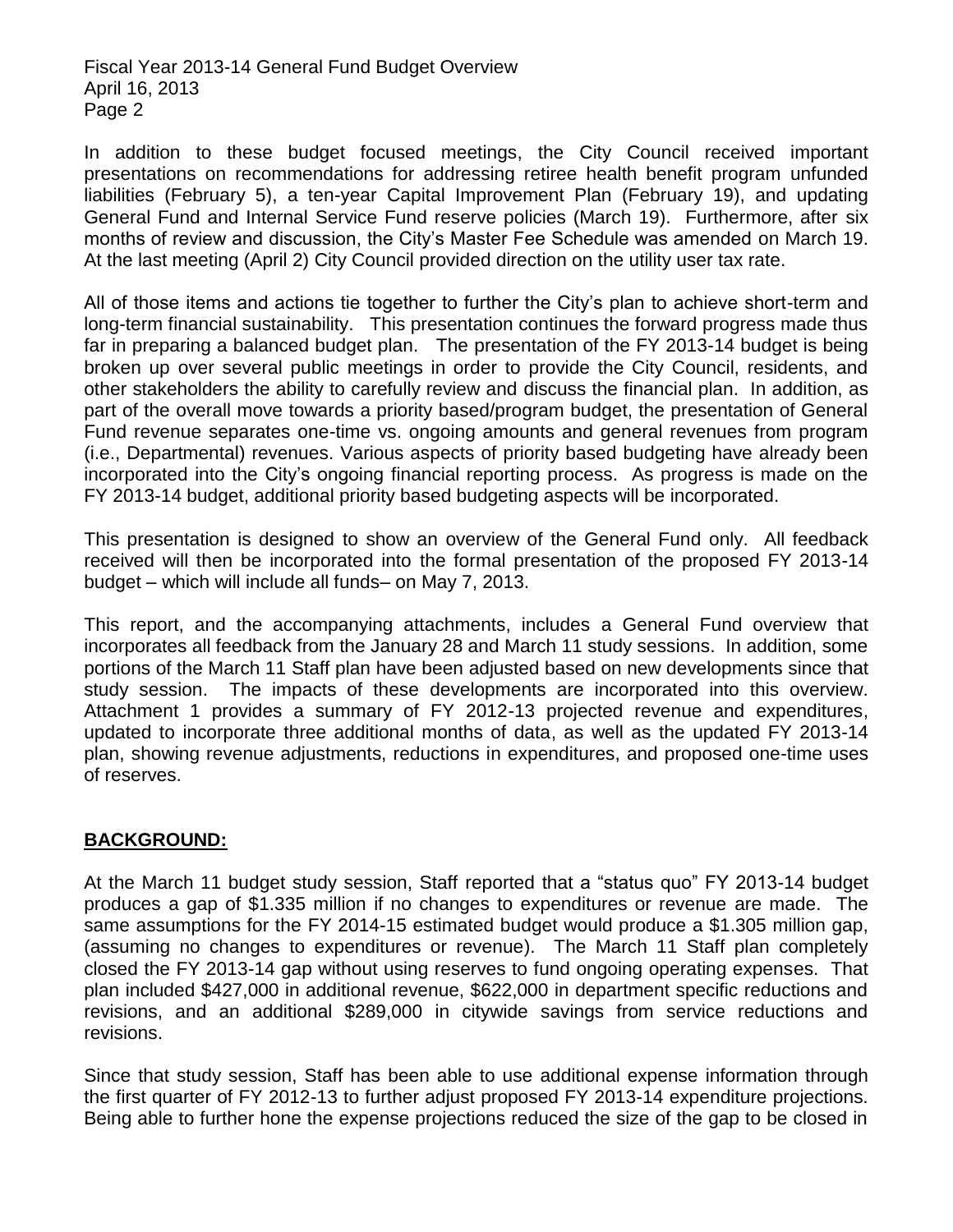FY 2013-14. Figure 1 is the projected expenditures and revenue figures of the updated "status quo" budget for FY 2013-14:

| <b>Figure 1</b>     |             |             |
|---------------------|-------------|-------------|
|                     | FY 13-14    | FY 14-15    |
| <b>EXPENDITURES</b> | 9,206,045   | 9,307,200   |
| <b>REVENUE</b>      | 7.959.100   | 8,002,000   |
| <b>VARIANCE</b>     | (1,246,945) | (1,305,200) |

Staff received City Council direction on March 11 to remove \$237,000 in service reductions and revisions from the Staff plan. Part of the presentation at that Study Session was discussion of whether City Council would support a one-time use of reserves to close any gap which might occur based on changes to the initial FY 2013-14 plan. Since a portion of expenditure reductions were not supported by the City Council (i.e., \$237,000), Staff received initial support to update the proposed budget showing a one-time use of reserves in that amount to help bridge the gap for FY 2013-14 only. The intent was to bridge one year while additional information on future sales tax revenue levels could be determined.

(It should be noted that the January 28 staff plan was revised after \$537,000 in proposed expenditures cuts were removed from consideration per City Council direction. Attachments 5 and 6 provide information on the changes to the January 28 staff plan which was updated and presented on March 11.)

The proposed March 11 staff plan reductions/revisions which did not receive City Council support and which were subsequently removed from the plan were:

- Elimination of the Fit N Fun program (\$53,000 in savings)
- Furloughs for safety and non-safety personnel of 36 total hours (\$184,000 in savings)

Since that budget study session, there have been additional developments which impact other cost cutting proposals from the original March 11 Staff Plan. These impacts require a renewed focus on the Four R's: reductions in services, revisions to operations, revenue increases, and use of reserves.

The expenditure reductions which can no longer be utilized as part of the FY 2013-14 budget plan are outlined below:

• One cost cutting proposal involved holding vacant an assumed Police Officer vacancy for the entirety of FY 2013-14. It was anticipated at the time the March 11 plan was developed that a current Police Officer would be moving to a new jurisdiction, hence creating a vacancy. However, this move will not be occurring and the officer will remain with the La Palma Police Department. Staff is not proposing to lay off a police officer and the savings is therefore no longer viable. The estimated reduction in expenditures was \$127,000.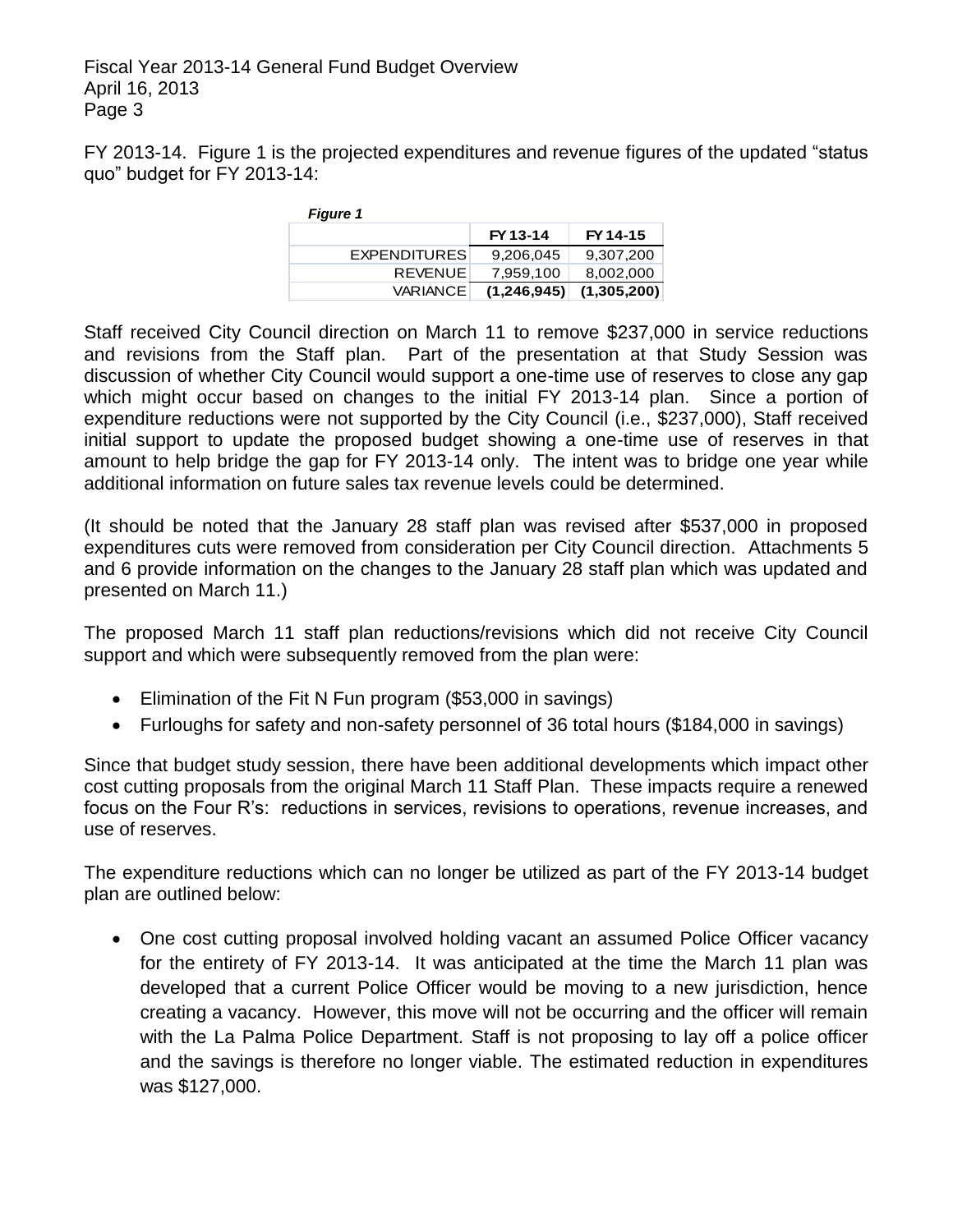- Another part of the proposal included \$90,000 in projected savings from the potential to contract out Police dispatch services. The \$90,000 was an estimate of partial year salary savings from eliminating the dispatch function. However, it appears the timeline is overly optimistic. Therefore, only \$50,000 in savings for FY 2013-14 is being assumed at this point, while discussions continue with other agencies with which La Palma might partner and more detailed cost information is anticipated as firm proposals are received. As a reminder, the City Council has made no decision as to whether to contract Police dispatch services or with whom. Rather, the City Council has directed staff to continue researching the item and assuming savings from the potential of contracting out as part of the budget plan. .
- The March 11 plan proposed one-time use of reserves for infrastructure improvements which would lead to ongoing energy savings. The partial year energy savings in FY 2014-15 were estimated to be \$75,000. This estimate came from an initial "energy audit" proposal by Chevron, Inc. which was based on assumptions about energy savings from a new HVAC system, replacing the roof at City Hall, and other energy related infrastructure investments. The \$75,000 in estimated savings was based on a timeline that would have the projects completed by the second half of the fiscal year. However, this estimate does not seem achievable at this point and Staff will need additional time to devise a workable timeline. Therefore, the updated energy savings amount is revised to \$30,000. Chevron is scheduled to present their assessment information to the City Council on May 7, 2013.

These changes, as incorporated into the updated plan, increase the gap by another \$212,000. The following section provides details on the latest FY 2013-14 General Fund budget proposal, including assumptions utilized to estimate revenue and expenditures in light of the proposals already made to the City Council.

## **ANALYSIS:**

The Staff plan originally presented at the March 11 study session has been updated as discussed above to remove the following expenditure reductions from the budget balancing plan:

- \$237,000 in expenditure reductions per City Council direction at the March 11 study session (Fit N Fun program elimination and furloughs)
- \$40,000 in expenditure reductions by revising the estimated savings from contracting out Police Dispatch (vs. initial estimate of \$90,000 in savings)
- \$127,000 in anticipated savings from a vacant Police Officer position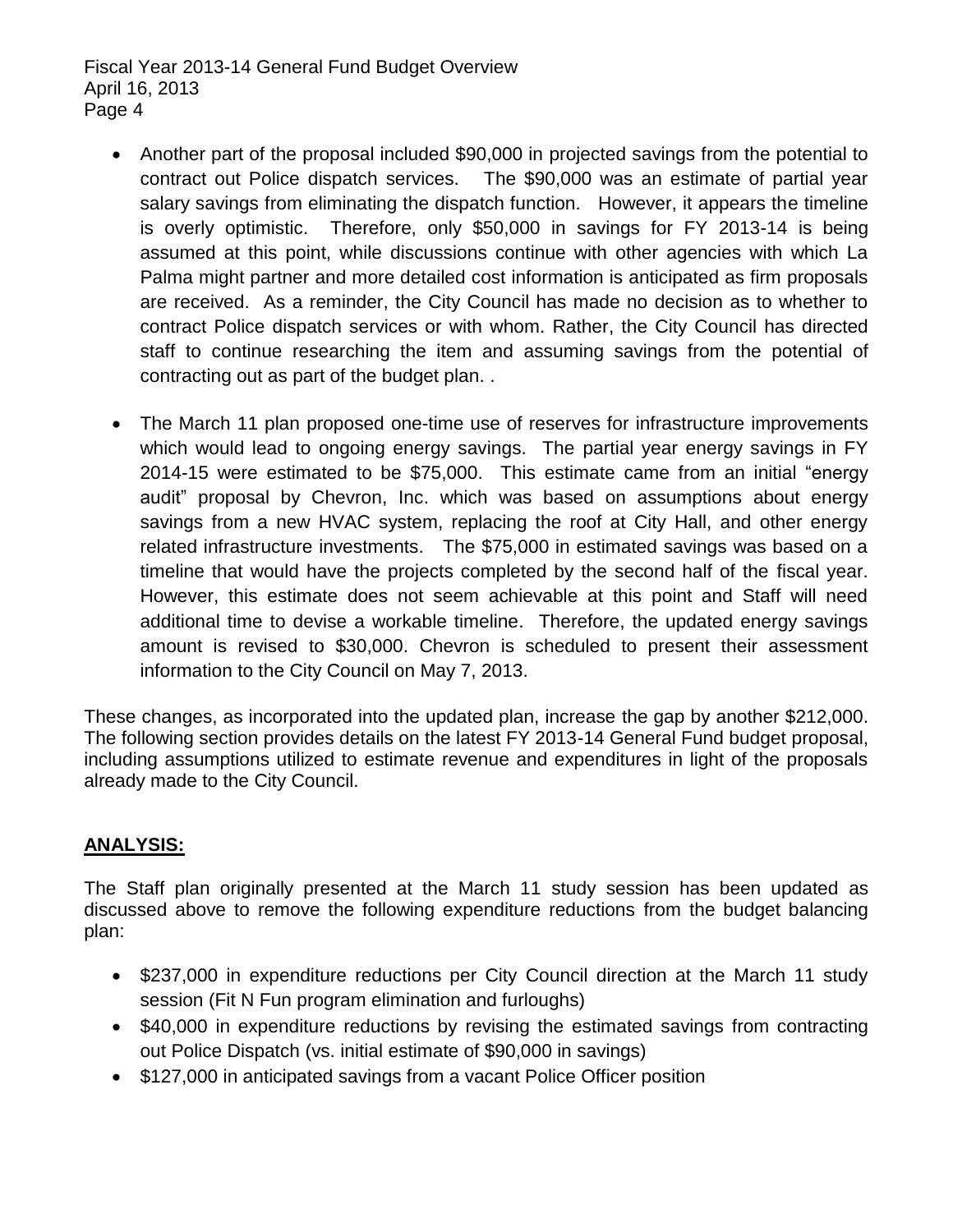• \$45,000 in estimated savings from investing in energy related infrastructure upgrades (netting only \$30,000 in savings vs. the \$75,000 originally proposed)

The amounts above add up to \$449,000, meaning the gap has grown by \$212,000 from the \$237,000 at the conclusion of the March 11 budget study session.

However, since the last study session, Staff has had the opportunity to better refine General Fund revenue projections for FY 2013-14, incorporating new developments related to property tax and charges for services. In addition, a closer review of each Department budget has yielded some additional, new reductions in expenditures including recent staffing changes in Community Development which provide an opportunity for projected salary savings in FY 2013-14. Furthermore, there are the one-time savings related to establishing a trust to address retiree medical health costs. The additional reductions are listed below and are summarized in Attachment 1:

**Citywide (General Fund):** \$91,000 in general fund savings through reduced retiree medical health appropriations. This one-time savings can be realized based on the Staff recommendation to join an irrevocable trust in order to address the City's unfunded liabilities.

**Administration:** \$16,630 in additional savings by removing costs related to a general election. Since no election is anticipated in 2013, it is not necessary to budget for this expense. The appropriate estimated costs have been placed in the budget planning for the 2014 election.

**Community Development:** \$61,970 in additional savings from two areas: reducing projected professional services costs related to the General Plan update, and realizing salary savings from the potential hiring of a new Code Enforcement Officer. Since March 11, the incumbent Code Enforcement Officer announced her resignation. At the present time, given that one of the City Council goals for 2013 is to maintain focus on code enforcement, it is assumed this position will be filled. However, the incumbent was at the top step of the position. Therefore, if the position is filled, the assumption is it would be at a lower rate, hence the projected salary and benefit savings in FY 2013-14.

The above amounts of additional, post-March 11 study session cost reductions total \$169,600. Therefore, taking into account all of the various expenditure and revenue revisions, and netting those against the reductions removed from the Staff plan, the updated FY 2013-14 budget gap is \$263,535. This approximately matches the additional general fund sales tax revenue assumed for operations in FY 2014-15 from Tesoro.

Figure 2, as well as Attachment 1 shows the updated expenditures and revenue, along with the new gap amount, which at this point is proposed to be covered by a one-time use of reserves: *Figure 2*

|          | Variance                        | £. | (263, 535) |
|----------|---------------------------------|----|------------|
|          | Estimated FY 2013-14 GF Revenue |    | 8,328,100  |
|          | Estimated FY 2013-14 GF Expend  |    | 8,591,635  |
| rigure z |                                 |    |            |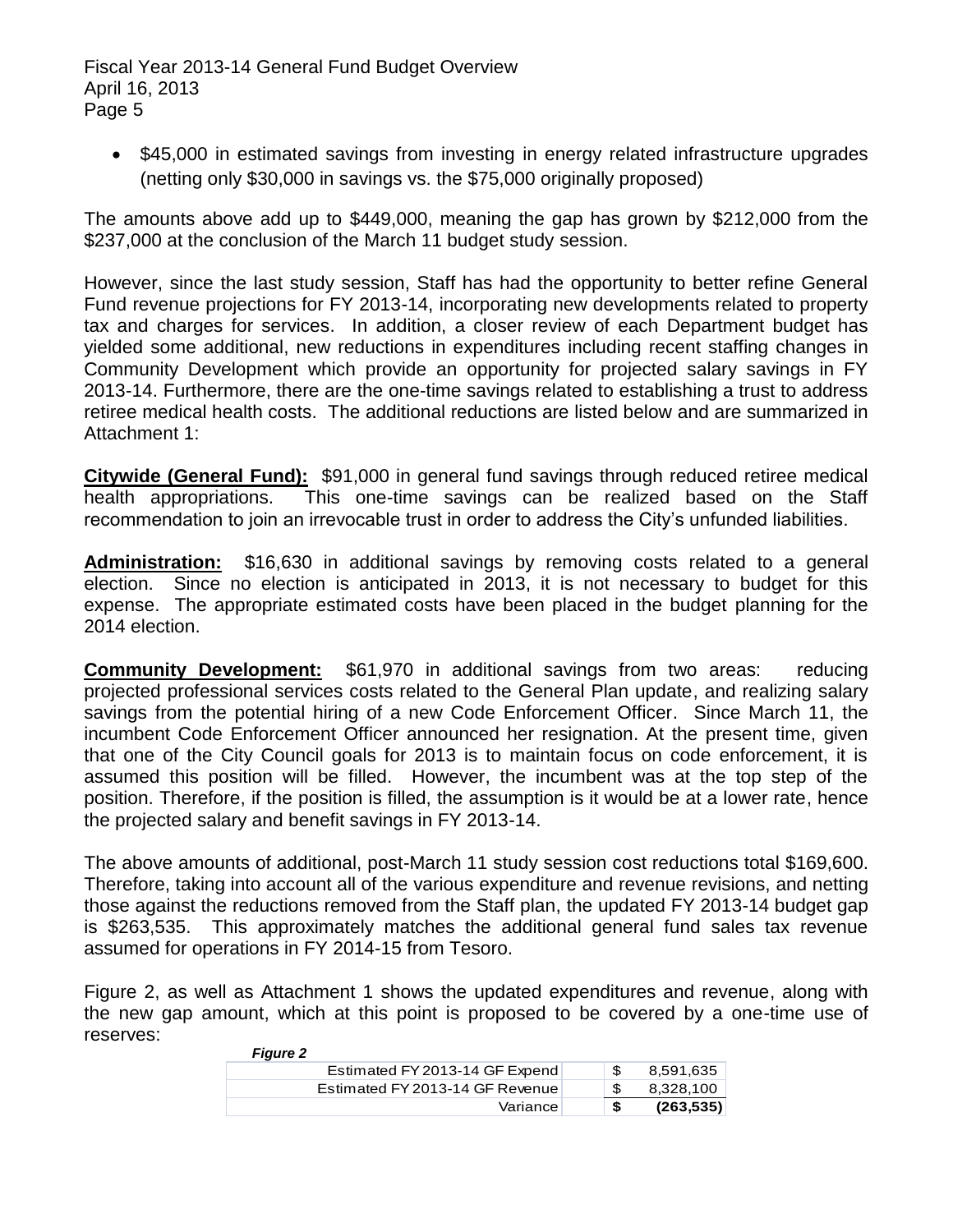## *Revenue*

The estimated FY 2013-14 General Fund revenue of \$8,328,100 includes the following general assumptions:

- General growth in secured property tax revenue of 2.0%
- Maintaining the Utility Users Tax (UTT) rate at the voter approved level of 5.0%
- Approximately \$250,000 in additional sales tax
- Additional fee revenue from the recent update of the City's Master Fee Schedule
- Increased revenue through more diverse and intelligent investment of the City's cash on hand
- Refined and updated revenue projections for other General Fund revenue line items

Attachment 2 provides a summary overview, by major category, of FY 2013-14 and FY 2014- 15 General Fund revenues, as well as details on the assumptions used to make the projections. In addition, as part of the move towards a priority based budget model, Attachment 3 provides updated FY 2012-13 and FY 2013-14 revenue projections that incorporate a listing of one-time vs. ongoing revenue as well as listing them as general vs. departmental revenue sources.

## *Expenditures*

As already indicated, there are numerous changes proposed that will reduce expenditures in FY 2013-14. Some of the reductions are one-time, allowing for temporary cuts to bridge the next fiscal year. Other proposed reductions are permanent and will provide on-going savings.

A large portion of the proposed expenditure cuts center around personnel. In addition to the four vacant full-time equivalent (FTE) positions eliminated from the FY 2012-13 budget, there are an additional six FTE proposed for elimination in FY 2013-14. The City's table of organization would be reduced to 54.0 FTE, the lowest level in the last fifteen years. In an effort to better illustrate this reduction in staffing, Attachment 7 provides organizational charts for each Department. There are two charts per Department: one showing the number and type of positions as amended in FY 2012-13, the other showing the proposed FY 2013-14 budget staffing plan.

The specific reductions that are part of the General Fund proposed budget are summarized in Attachment 1 and shown in greater detail in Attachment 4, which has been updated based on City Council direction at the March 11 study session as well as for developments which have occurred since that meeting (see list above). Attachment 2, in addition to providing an overview of General Fund revenue, shows projected expenditures by Department for the next two fiscal years.

## **CONCLUSIONS:**

Overall, Staff believes this plan for FY 2013-14 and FY 2014-15 is sustainable and achievable. Each Department took the task of producing a balanced budget seriously and worked hard to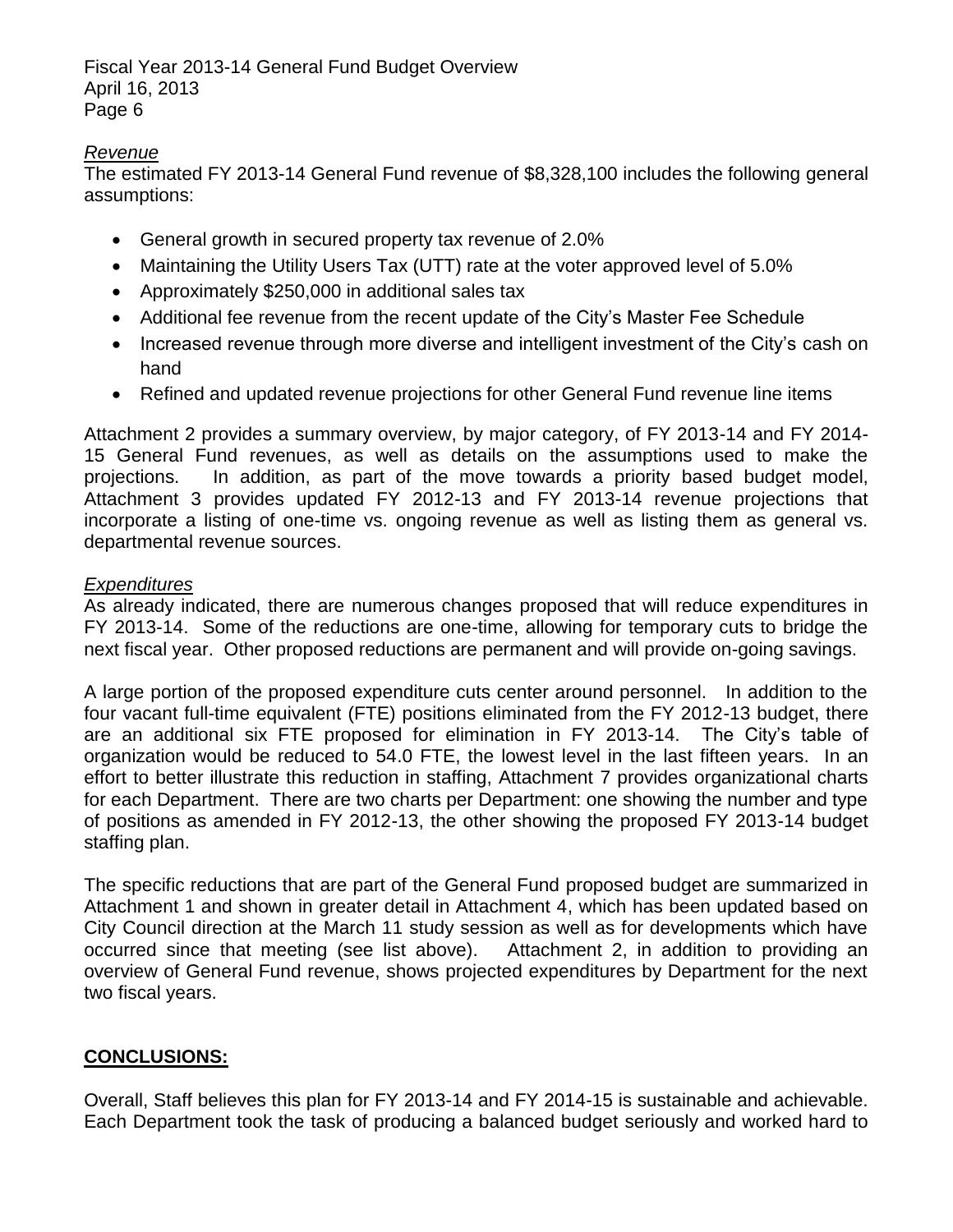build a realistic plan that supports the City Council's 2013 goal of adopting a balanced budget. Wherever possible, Staff attempted to propose reductions and revisions which would have a minimal impact on services.

Unfortunately, in order to balance the budget, there will be direct service reduction impacts. Whether it is a reduction in availability of City Staff due to proposed reductions in force or the revision of services to be provided in a different manner, La Palma residents will be directly and negatively impacted by the proposals in this plan.

The goal of retaining services where possible over the two year period is threefold:

- Provide sufficient time in order to gauge the full impact of the new sales tax provider;
- Provide Staff with sufficient time to gauge the impacts which the reductions in employees and programs will have on normal operations; and,
- Provide additional time to continue exploring and researching additional ways to reduce and/or revise operations in order to gain operational efficiencies and reduce expenses as well as research potential new revenues

Each of these considerations will improve our ability to identify a sustainable level of services, meaning the level at which on-going expenditures balance with on-going revenue. Based on changes to the Staff plan presented at the March 11 study session, as well as other changes which have occurred since, the General Fund budget being presented tonight shows a onetime use of reserves in the amount of \$263,535 to fund ongoing operations for next year only. Alternatively, staff would need to identify additional expenditure reductions or revenue opportunities to achieve a truly balanced FY 2013-14 budget (i.e., no use of reserves to fund ongoing operating expenses). Based on this updated plan, the estimated FY 2014-15 budget shows a surplus (revenue over expenditures) of approximately \$135,000. .

The next steps in the FY 2013-14 budget development process are as follows:

- 1. Staff receives direction at the April 16, 2013 meeting on all aspects of the updated General Fund proposed budget for FY 2013-14 and incorporates City Council guidance on each element of the updated plan.
- 2. Staff presents a proposed budget to the City Council on May 7, 2013, which encompasses all funds.
- 3. Public hearings are held to discuss and review the draft budget on May 21 with anticipated adoption of the FY 2013-14 budget on June 4.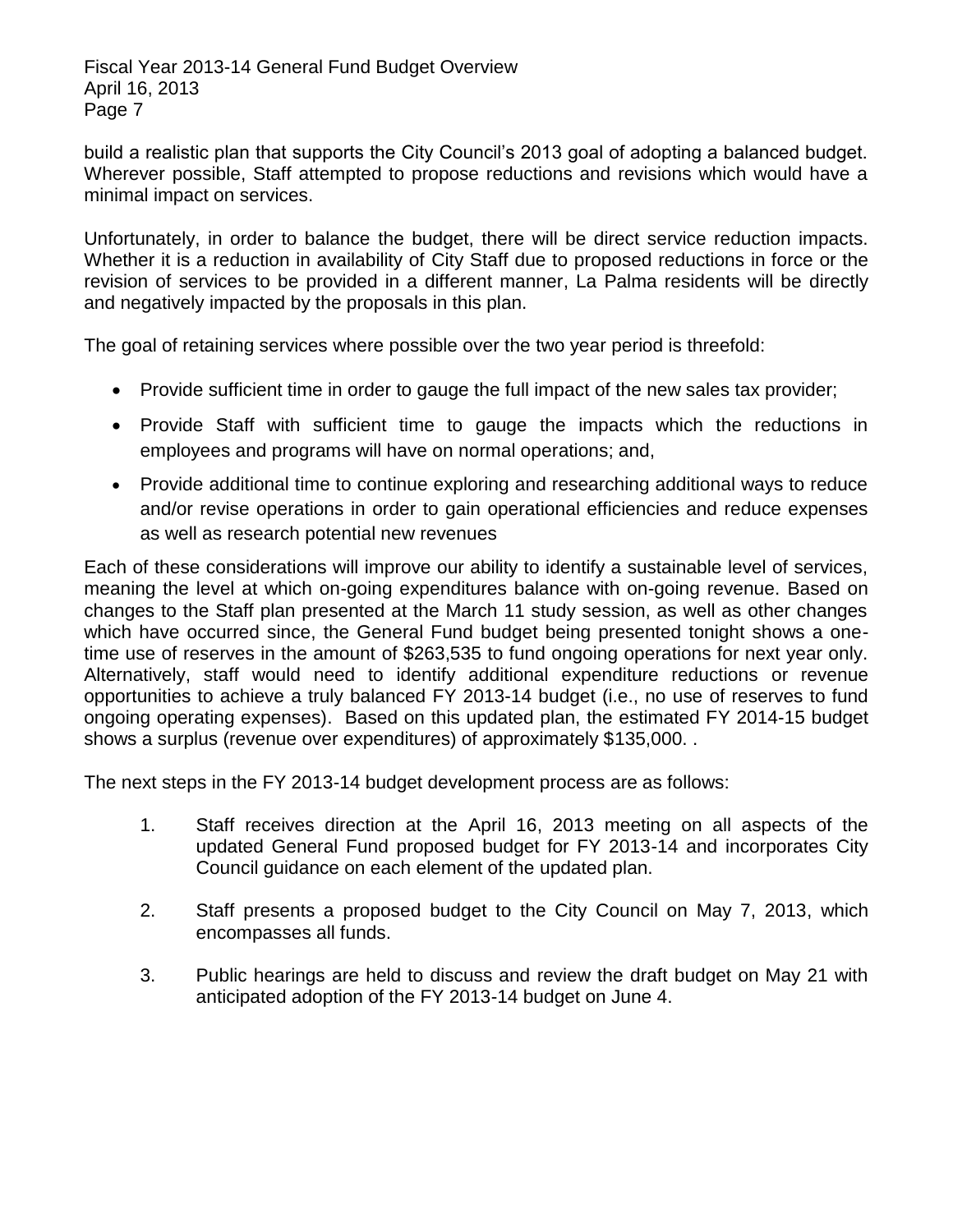- **Attachments**: 1. Updated FY 2013-14 General Fund Proposed Budget Summary: Expenditure Reductions, Revenue Additions, One-Time Use of Reserves
	- 2. FY 2013-14, FY 2014-14 General Fund Overview: Revenue by Major Category and Expenditures by Department
	- 3*.* FY 2012-13, FY 2013-14 One-time vs. Ongoing / General Governmental vs. Departmental Revenue Summary
	- 4. Updated March 11 Study Session Staff Plan Reductions and Revisions
	- 5. Updated January 28 Study Session Staff Plan Reductions and **Revisions**
	- 6. Reconciliation of January 28 and March 11 Reductions and Revisions
	- 7. Department Organizational Charts, FY 2012-13 Amended and FY 2013-14 Proposed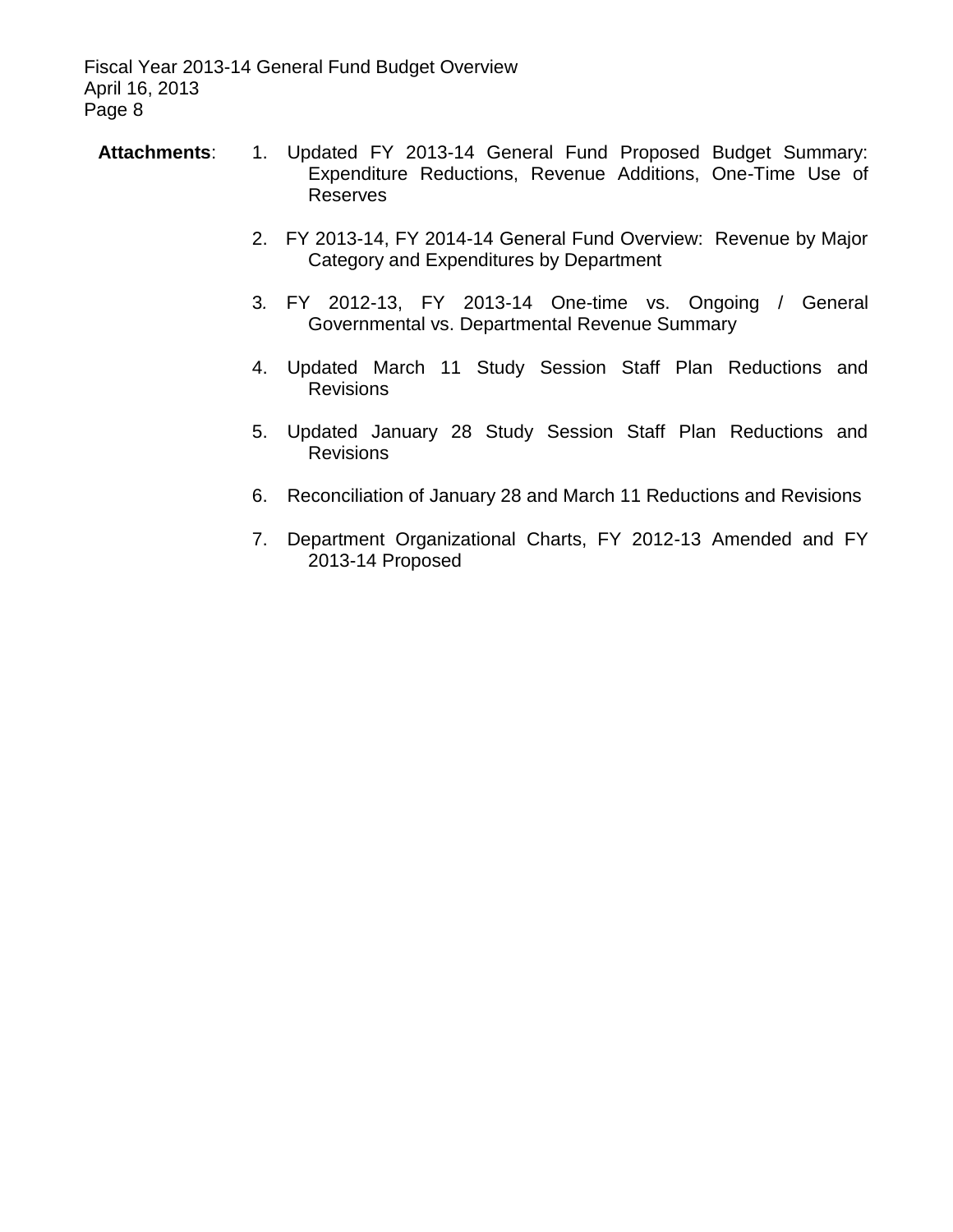

## **FY 2013-14 PRELIMINARY DRAFT BUDGET RECONCILIATION UPDATED POST STUDY SESSION**

## **FY 2012-13 BUDGET AND FUND BALANCE PROJECTIONS**

| GF Fund Balance, 06/30/2012 CAFR<br>Nonspendable<br>Assigned<br>Unassigned | \$<br>\$<br>\$<br>-\$ | 14,746,953<br>(915, 758)<br>4,541,983<br>9,289,212 |
|----------------------------------------------------------------------------|-----------------------|----------------------------------------------------|
| Total Available Fund Balance                                               | \$                    | 13,831,195                                         |
| GF FY 2012-13 Projected Revenue <1>                                        | \$                    | 10,586,405                                         |
| GF FY 2012-13 Projected Expenditures <1>                                   | \$                    | (9.099, 400)                                       |
| Transfer to COR                                                            | \$                    | (1,700,000)                                        |
| Variance Surplus / (Deficit)                                               | \$                    | (212, 995)                                         |
| Projected GF Fund Balance 06/30/2013<br>06/30/2013FB as % of Expend        | \$                    | 13,618,200<br>149.7%                               |
| "Surplus" FB over 100%                                                     | \$                    | 4,518,800                                          |

**<1>** FY 2012-13 projected expenditures and revenue updated to incorporate activity through March 30, 2013 (end of 3rd quarter)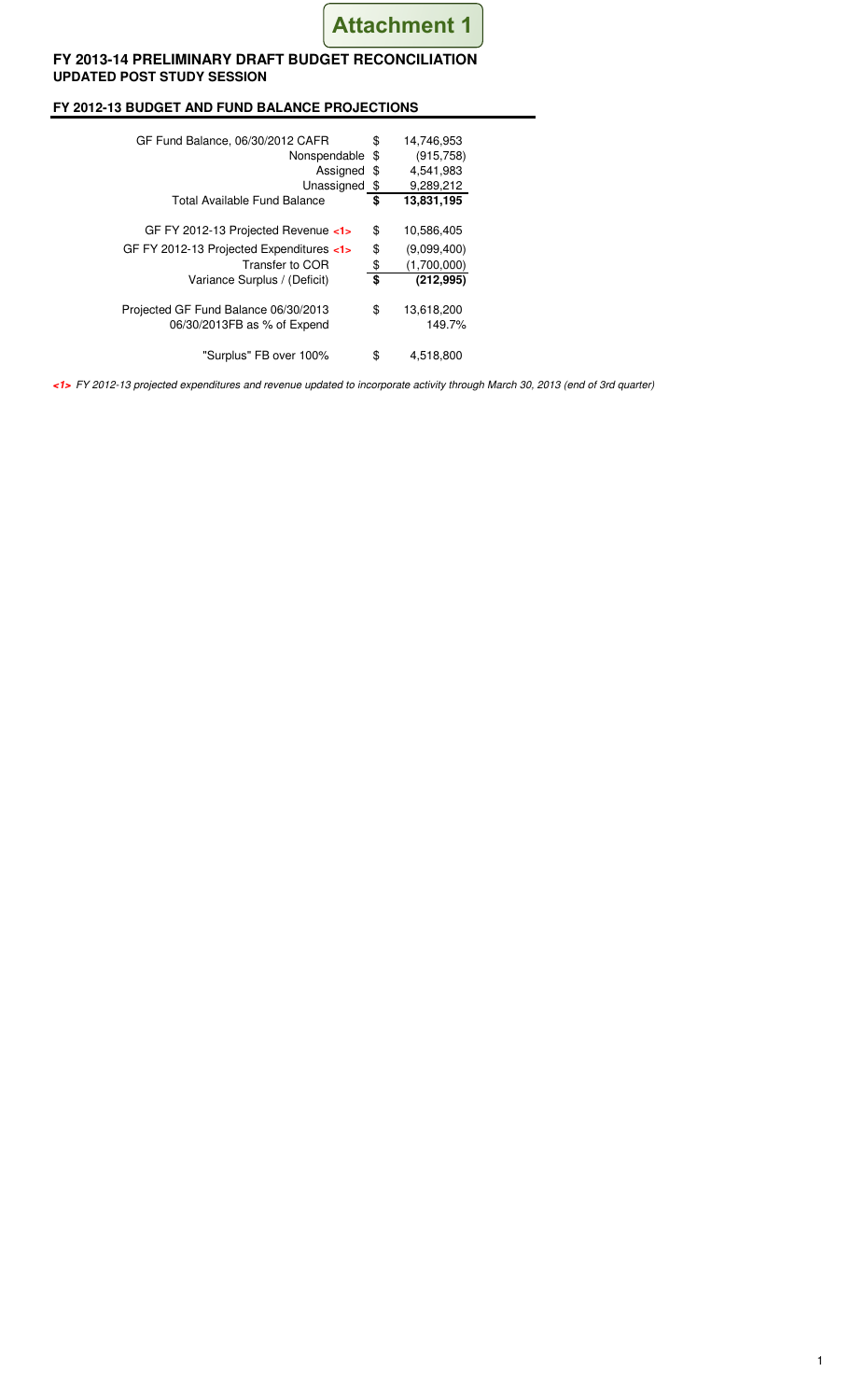## April 16, 2013 **FY 2013-14 GENERAL FUND PRELIMINARY GAP ANALYSIS: UPPDATED POST STUDY SESSION**

| EXPENDITURES \$<br>REVENUE \$                                        | 9,206,045<br>7,959,100     |
|----------------------------------------------------------------------|----------------------------|
| VARIANCE \$                                                          | (1, 246, 945)              |
| TRANSFER TO COR \$                                                   | 400,000                    |
| Projected GF Fund Balance 06/30/2014<br>06/30/2014 FB as % of Expend | \$<br>11,971,255<br>130.0% |

## **CLOSING THE GAP, USING THE FOUR "R's": Updated Post Study Session**

## **REVENUE CHANGES**

| Increased interest earnings                    | <a></a> | \$ | 10,000  |
|------------------------------------------------|---------|----|---------|
| Increased Corporate Connection funding         |         | \$ | 6,000   |
| Fee revisions                                  |         | ß. | 50,000  |
| Summer Concerts Food Trucks/Beer and Wine      |         | \$ | 5,000   |
| Additional advertising/alternative advertising |         | \$ | 40,000  |
| Share Crossing Guard Services (reimbursement)  |         | \$ | 8,000   |
| <b>Tesoro Additional Sales Tax</b>             | <b></b> | S  | 250,000 |
|                                                |         | \$ | 369,000 |

**<A>** Estimated revenue based on adopted update of Master Fee Schedule on March 5, 2013

**<B>** On 02/05/2013, City Council approved a cooperative agreement with Tesoro Energy to share 50% of sales tax generated from their fuel sales. Based on various timing issues and regulatory hurdles, this additional \$250,000 in revenue assumes Tesoro would have one fiscal quarter of operations and generate \$500,000 in sales tax for that one fiscal quarter, split 50/50 nets the \$250,000 for FY 2013-14. This is an estimate based on the assumption that the Tesoro operation would generate roughly the same amount of annual revenue as did BP/Arco (approximately \$2.0 million/year, or \$500,000/quarter).

## **REDUCTIONS AND REVISIONS TO SERVICES - DEPARTMENT SPECIFIC AND CITYWIDE**

| Department Specific                                                |          |                    |
|--------------------------------------------------------------------|----------|--------------------|
| Administration                                                     |          | \$<br>(32, 230)    |
| <b>Community Development</b>                                       |          | \$<br>(144, 220)   |
| Finance                                                            |          | \$<br>(8,000)      |
| Police                                                             |          | \$<br>(77, 300)    |
| <b>Public Works</b>                                                |          | \$<br>(44,500)     |
| <b>Recreation and Comm Services</b>                                |          | \$<br>(157,050)    |
|                                                                    |          | \$<br>(463, 300)   |
|                                                                    | Citywide |                    |
| <b>Energy Savings</b>                                              | <2>      | \$<br>(30,000)     |
| Reduce Brea IT Service (2 days/week)                               |          | \$<br>(23, 100)    |
| Eliminate Management Wellness benefit                              |          | \$<br>(4,500)      |
| City Manager COLA Elimination                                      |          | \$<br>(2,500)      |
| <b>OPEB Trust Savings (One-Time)</b>                               |          | \$<br>(91,000)     |
|                                                                    |          | \$<br>(151, 100)   |
| <b>USE OF RESERVES</b>                                             |          |                    |
| Reserve for triple-flip over allocation                            |          | \$<br>(162,500)    |
| One-Time Use of Reserves <3><br>Purchase of Street Lights from SCE |          | \$<br>(600,000) GF |
|                                                                    |          |                    |

800 Mhz Radio Upgrade (Police) **(200,000)** Tech City Council 2013 Goals (Start-up Expend) **68** (50,000) GF **\$ (2,130,000)**

Energy Capital Projects<br>
800 Mhz Radio Upgrade (Police)<br>
800 Mhz Radio Upgrade (Police)<br> **Example 2014** Capital (200,000) Tech Maint ISF

City Council 2013 Goals (Start-up Expend)  $\frac{\$}{\$}$ 

**<2>** Any anticipated savings from energy upgrade projects will most likely not be realized as of July 1; therefore the projected \$30,000 in savings assumes at least four months of energy savings

**<3>** City Council, at the 01/28/2013 Budget Study Session, approved the continued research and exploration of use of reserves for these projects.

**<3A>** Estimated cost of solar panel installation, replacement of City Hall HVAC, upgrade City Hall climate control systems and replace Central Park lighting with more energy efficient LED lighting

**<3B>** The Countywide radio system is requiring an upgrade of all radios and communication systems (hardware); the required contribution towards this project for the City of La Palma totals approximately \$700,000 over the various phases of the project (through 2018). Approximately \$200,000 will be due for the initial phase in FY 2013-14.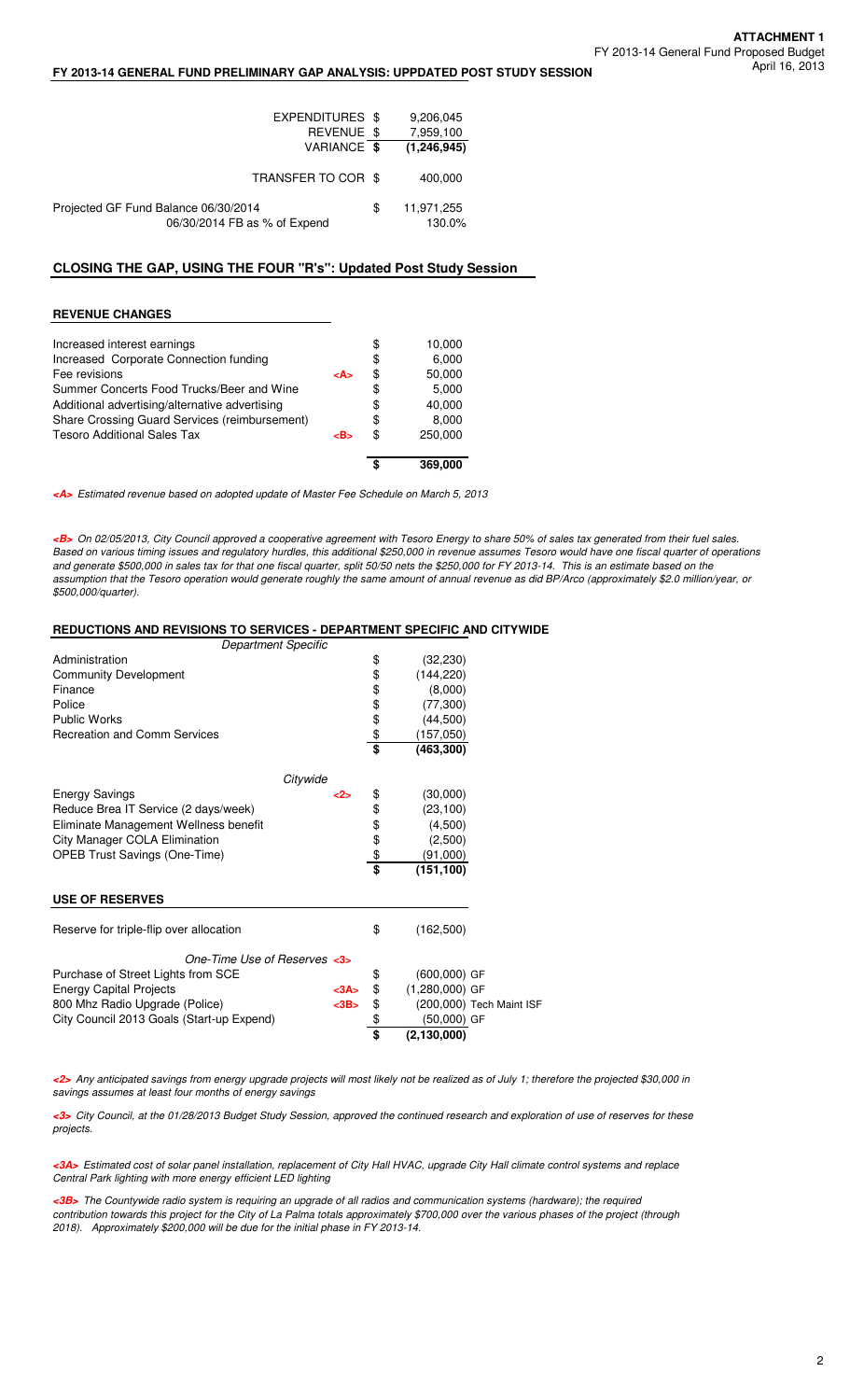| <b>Total Expenditure Reductions/Revisions</b> | \$  | (614, 400)    |
|-----------------------------------------------|-----|---------------|
| <b>Total Revenue Enhancements</b>             | \$  | 369,000       |
| Estimated FY 2013-14 GF Expend                | \$  | 8,591,645     |
| Estimated FY 2013-14 GF Revenue               | \$  | 8,328,100     |
| Variance                                      | \$  | (263, 545)    |
| Transfer to COR                               | \$  | (400,000)     |
| Triple-Flip Over-Allocation                   | \$  | (162, 500)    |
| One-time Use of Reserves                      | \$  | (2, 130, 000) |
| <b>TOTAL RESERVES USE</b>                     | \$  | (2,692,500)   |
| Projected GF Fund Balance 06/30/2014          | \$  | 10,662,155    |
| 06/30/2014 FB as % of Expend                  | <4> | 124.1%        |
| Dollar Amount Reserves above 100%             | \$  | 2,070,510     |

**<4>** Using projected 06/30/2013 fund balance, net of COR transfer, triple-flip over-allocation reserve, and deficit of operating (expenditures over revenue for FY 2013-14)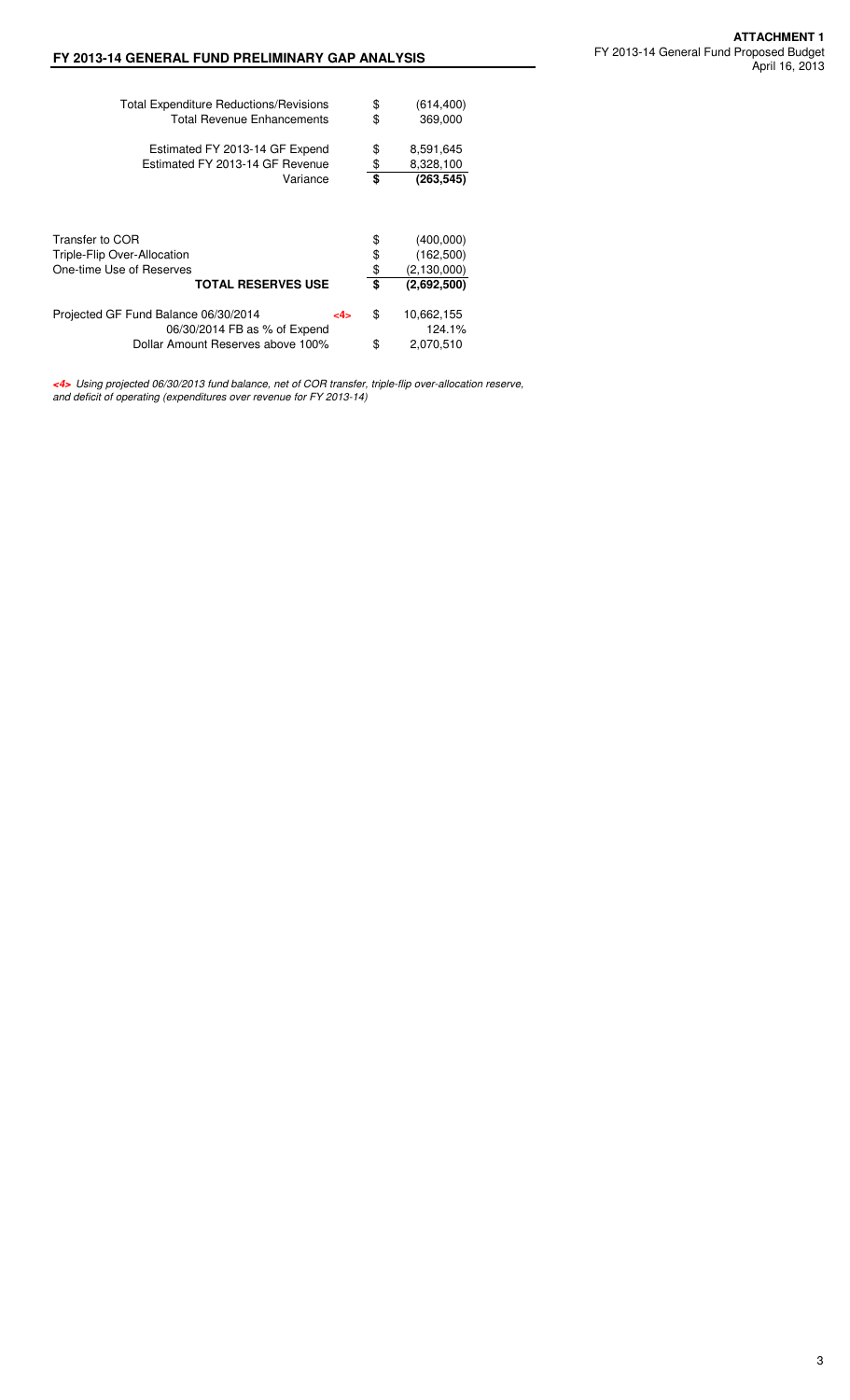

| <b>General Fund</b>                     |                    |                    |                    |                    |                                 |                    |                    |                    |                    |               |                    |                    |               |
|-----------------------------------------|--------------------|--------------------|--------------------|--------------------|---------------------------------|--------------------|--------------------|--------------------|--------------------|---------------|--------------------|--------------------|---------------|
| <b>Revenue and Expenditure Overview</b> |                    |                    |                    |                    |                                 |                    |                    |                    |                    | % Change from |                    |                    | % Change from |
|                                         | <b>Fiscal Year</b> |                    | <b>Fiscal Year</b> | <b>Fiscal Year</b> |                                 | <b>Fiscal Year</b> | <b>Fiscal Year</b> | <b>Fiscal Year</b> | <b>Fiscal Year</b> |               | <b>Fiscal Year</b> | <b>Fiscal Year</b> |               |
|                                         |                    | $2010 - 11$        |                    | $2011 - 12$        | 2012-13                         | $2012 - 13$        |                    | $2012 - 13$        | $2013 - 14$        | $2012 - 13$   |                    | $2014 - 15$        | $2013 - 14$   |
|                                         |                    | <b>Actual</b>      |                    | <b>Actual</b>      | <b>Adopted</b>                  |                    | Amended            | Projected*         | Proposed           | Projected     |                    | <b>Estimated</b>   | Proposed      |
| <b>Revenues by Type:</b>                |                    |                    |                    |                    |                                 |                    |                    |                    |                    |               |                    |                    |               |
| Property Tax                            | \$                 | 2,926,867          | \$                 | 2,996,543 \$       | 2,920,200 \$                    |                    | 2,920,200 \$       | 3,987,500 \$       | 3,098,000          | $-22.3\%$ \$  |                    | 3,142,700          | 1.4%          |
| Sales Tax                               |                    | 3,221,887          |                    | 5,610,509          | 3,827,500                       |                    | 3,827,500          | 3,627,500          | 1,780,000          | $-50.9%$      |                    | 2,114,400          | 18.8%         |
| Utility Users Tax                       |                    | 943,146            |                    | 893,605            | 950,000                         |                    | 950,000            | 950,000            | 1,150,000          | 21.1%         |                    | 1,162,500          | 1.1%          |
| Successor Agency Admin                  |                    |                    |                    | 143,234            | 50,000                          |                    | 50,000             |                    | 150,000            | 0.0%          |                    | 153,000            | 2.0%          |
| <b>Franchise Fees</b>                   |                    | 353,974            |                    | 357,553            | 354,700                         |                    | 354,700            | 350,000            | 370,000            | 5.7%          |                    | 375,300            | 1.4%          |
| <b>Transient Occupancy Tax</b>          |                    | 216,387            |                    | 227,539            | 220,000                         |                    | 220,000            | 250,000            | 235,000            | $-6.0%$       |                    | 279,000            | 18.7%         |
| <b>Licenses and Permits</b>             |                    | 210,224            |                    | 268,847            | 210,500                         |                    | 210,500            | 246,000            | 228,600            | $-7.1%$       |                    | 230,000            | 0.6%          |
| Intergovernmental                       |                    | 132,705            |                    | 48,972             | 16,000                          |                    | 16,000             | 33,655             | 16,000             | $-52.5%$      |                    | 16,000             | 0.0%          |
| Charges for Services                    |                    | 447,474            |                    | 482,884            | 426,600                         |                    | 426,600            | 420,550            | 508,600            | 20.9%         |                    | 510,100            | 0.3%          |
| Fines and Forfeitures                   |                    | 161,914            |                    | 153,549            | 160,200                         |                    | 160,200            | 160,000            | 161,000            | 0.6%          |                    | 161,000            | 0.0%          |
| Use of Money and Property               |                    | 332,864            |                    | 303,057            | 211,000                         |                    | 211,000            | 201,200            | 222,000            | 10.3%         |                    | 224,200            | 1.0%          |
| Other Revenues                          |                    | 412,489            |                    | 263,841            | 77,800                          |                    | 77,800             | 76,900             | 125,800            | 63.6%         |                    | 145,800            | 15.9%         |
| <b>Interfund Transfers</b>              |                    | 283,100            |                    | 283,100            | 283,100                         |                    | 283,100            | 283,100            | 283,100            | 0.0%          |                    | 283,100            | 0.0%          |
| <b>Total Revenues</b>                   |                    | 9,643,031          |                    | 12,033,233         | 9,707,600                       |                    | 9,707,600          | 10,586,405         | 8,328,100          | $-21.3%$      |                    | 8,797,100          | 5.6%          |
| <b>Expenditures by Department:</b>      |                    |                    |                    |                    |                                 |                    |                    |                    |                    |               |                    |                    |               |
| Administration                          |                    | 1,663,069          |                    | 1,289,010          | 1,567,100                       |                    | 1,498,690          | 1,485,700          | 1,434,030          | $-3.5%$       |                    | 1,484,430          | 3.5%          |
| Police                                  |                    | 5,219,801          |                    | 5,187,355          | 5,164,800                       |                    | 5,140,720          | 4,903,800          | 4,808,905          | $-1.9%$       |                    | 4,896,165          | 1.8%          |
| Recreation and Community Services       |                    | 1,573,006          |                    | 1,385,445          | 1,489,400                       |                    | 1,339,380          | 1,315,000          | 1,154,770          | $-12.2%$      |                    | 1,183,650          | 2.5%          |
| <b>Community Development</b>            |                    | 492,805            |                    | 595,787            | 668,600                         |                    | 662,450            | 653,100            | 528,410            | $-19.1%$      |                    | 422,390            | $-20.1%$      |
| <b>Public Works</b>                     |                    | 829,440            |                    | 866,544            | 754,300                         |                    | 751,940            | 741,800            | 665,530            | $-10.3%$      |                    | 675,870            | 1.6%          |
| <b>Total Expenditures</b>               |                    | 9,778,121          |                    | 9,324,141          | 9,644,200                       |                    | 9,393,180          | 9,099,400          | 8,591,645          | $-5.6%$       |                    | 8,662,505          | 0.8%          |
| Rev vs. Expend Surplus / (Deficit)      |                    | (135,090)          |                    | 2,709,092          | 63,400                          |                    | 314,420            | 1,487,005          | (263, 545)         | $-117.7%$     |                    | 134,595            |               |
| <b>Transfer Out to COR</b>              |                    | 1,044,000          |                    | 3,500,000          | 1,700,000                       |                    | 1,700,000          | 1,700,000          | 400,000            | $-76.5%$      |                    | 100,000            | $-75.0%$      |
| <b>Net Change in Fund Balance</b>       |                    | $$$ (1,179,090) \$ |                    |                    | $(790,908)$ \$ $(1,636,600)$ \$ |                    | $(1,385,580)$ \$   | $(212,995)$ \$     | (663, 545)         | $211.5%$ \$   |                    | 34,595             | $-105.2%$     |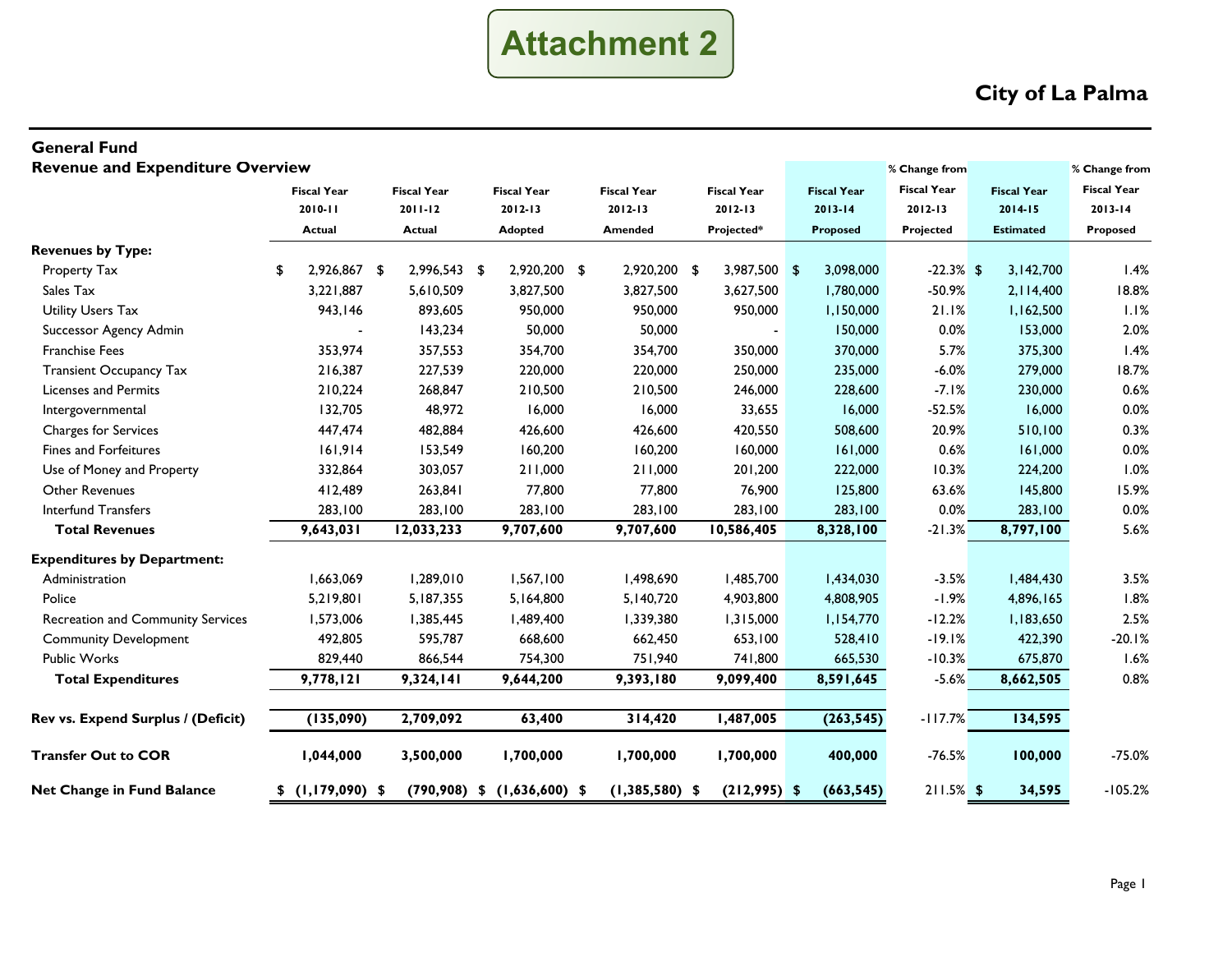# **Attachment 3**

**GENERAL FUND REVENUE PROJECTIONS, FY 2012-13 and FY 2013-14**

**Projected One-time vs. Ongoing Revenue**

**General Governmental vs. Departmental/Program Revenue**

**Updated through March 30, 2013**

| <b>Revenue Type</b>                    | FY 2011-12<br><b>Actuals</b> | FY 2012-13<br><b>Adopted Budget</b> | FY 2012-13<br><b>Amended Budget</b> | FY 2012-13<br>Projected<br>Revenue (Total) |    | FY 2012-13<br>Projected<br><b>Ongoing Revenue</b> |      | FY 2012-13<br><b>Projected One-</b><br><b>Time Revenue</b> |           | Amended<br>Variance to<br><b>Budget %</b> |    | FY 2013-14<br>Projected<br><b>Revenue (Total)</b> |     | FY 2013-14<br>Projected<br><b>Ongoing Revenue</b> | FY 2013-14<br><b>Projected One-</b><br><b>Time Revenue</b> |            |
|----------------------------------------|------------------------------|-------------------------------------|-------------------------------------|--------------------------------------------|----|---------------------------------------------------|------|------------------------------------------------------------|-----------|-------------------------------------------|----|---------------------------------------------------|-----|---------------------------------------------------|------------------------------------------------------------|------------|
| <b>GENERAL GOVERNMENT REVENUE:</b>     |                              |                                     |                                     |                                            |    |                                                   |      |                                                            |           |                                           |    |                                                   |     |                                                   |                                                            |            |
| Property Tax \$                        | 2,996,543 \$                 | 2,920,200 \$                        | 2,920,200 \$                        | 3,058,500 \$                               |    | 2,953,500 \$                                      |      | $105,000$ <1>                                              |           | 5%                                        | Ŝ. | 3,098,000 \$                                      |     | 3,098,000                                         |                                                            |            |
| Sales Tax                              | 5,610,509                    | 3,827,500                           | 3,827,500                           | 3,627,500                                  |    | 2,827,500                                         |      | 800,000                                                    | $\sim$ 2> | $-5%$                                     |    | 1,780,000                                         |     | 1,780,000                                         |                                                            |            |
| <b>Utility Users Tax</b>               | 893,605                      | 950,000                             | 950,000                             | 950,000                                    |    | 950,000                                           |      |                                                            |           | $0\%$                                     |    | 1,150,000                                         |     | 1,150,000                                         |                                                            |            |
| Residual Prop Tax (Successory Agency)  | 143,234                      | 50,000                              | 50.000                              | 929,000                                    |    | 150,000                                           |      | 779,000 <                                                  |           | 1758%                                     |    | 150,000                                           |     | 150,000                                           |                                                            |            |
| <b>Franchise Fees</b>                  | 357,553                      | 354,700                             | 354,700                             | 350,000                                    |    | 350,000                                           |      |                                                            |           | $-1%$                                     |    | 370,000                                           |     | 370,000                                           |                                                            |            |
| <b>Transient Occupancy Tax</b>         | 227,539                      | 220,000                             | 220,000                             | 250,000                                    |    | 250,000                                           |      |                                                            |           | 14%                                       |    | 235,000                                           |     | 235,000                                           |                                                            |            |
| Use of Money and Property              | 303,057                      | 211,200                             | 211.200                             | 201,200                                    |    | 188,200                                           |      | 13,000                                                     | < 4>      | $-5%$                                     |    | 222,000                                           |     | 222,000                                           |                                                            |            |
| Other Revenue                          | 263,841                      | 77,800                              | 77,800                              | 76,900                                     |    | 76,900                                            |      |                                                            |           | $-1%$                                     |    | 125,800                                           |     | 125,800                                           |                                                            |            |
| <b>Interfund Transfers</b>             | 283,100                      | 283,100                             | 283,100                             | 283,100                                    |    | 283,100                                           |      |                                                            |           | 0%                                        |    | 283,100                                           |     | 283,100                                           |                                                            |            |
|                                        | 11,078,981 \$                | 8,894,500                           | 8,894,500                           | 9,726,200                                  |    | 8,029,200                                         | - 9  | 1,697,000                                                  |           | 9%                                        |    | 7,413,900 \$                                      |     | 7,413,900 \$                                      |                                                            |            |
| <b>DEPARTMENTAL / PROGRAM REVENUE:</b> |                              |                                     |                                     |                                            |    |                                                   |      |                                                            |           |                                           |    |                                                   |     |                                                   |                                                            |            |
| <b>Business Licenses</b>               | 144,219                      | 144,000                             | 144,000                             | 155,000                                    |    | 155,000                                           |      |                                                            |           | 8%                                        |    | 155,000                                           |     | 155,000                                           |                                                            |            |
| Permits                                | 124,628                      | 66,500                              | 66,500                              | 91,000                                     |    | 91,000                                            |      |                                                            |           | 37%                                       |    | 73,600                                            |     | 63,600                                            | 10,000                                                     |            |
| Intergovernmental                      | 48,972                       | 16,000                              | 16,000                              | 33,655                                     |    | 10,655                                            |      | $23,000 <$ $<$ 5>                                          |           | 110%                                      |    | 16,000                                            |     | $\overline{\phantom{a}}$                          | 16,000                                                     |            |
| <b>Charges for Services</b>            | 482,884                      | 426,600                             | 426,600                             | 420,550                                    |    | 395,550                                           |      | 25,000                                                     | $\leq 6$  | $-1%$                                     |    | 508,600                                           |     | 498,600                                           | 10,000                                                     |            |
| Fines and Forfeitures                  | 153,549                      | 160,000                             | 160,000                             | 160,000                                    |    | 160,000                                           |      | $\sim$                                                     |           | $0\%$                                     |    | 161,000                                           |     | 161,000                                           |                                                            |            |
|                                        | $954,252$ \$                 | 813,100 \$                          | 813,100 \$                          | 860,205 \$                                 |    | 812,205 \$                                        |      | 48,000                                                     |           | 6%                                        |    | 914,200 \$                                        |     | 878,200 \$                                        | 36,000                                                     |            |
|                                        |                              |                                     |                                     |                                            |    |                                                   |      |                                                            |           |                                           |    |                                                   |     |                                                   |                                                            |            |
| <b>Total Revenue</b>                   | 12,033,233 \$                | 9,707,600                           | 9,707,600                           | 10,586,405                                 | -9 | 8,841,405                                         | - \$ | 1,745,000                                                  |           | 9%                                        |    | 8,328,100                                         | -\$ | 8,292,100                                         | -\$                                                        | 36,000 < 7 |

**<1>** Additional one-time revenue from refund of over-charged property tax administration fees from County of Orange

**<2>** Triple-flip "true up" for FY 2012-13 returned additional \$800,000 in revenue

**<3>** Additional one-time revenue from dissolution of Community Development Commission; redistribution of unobligated cash demanded

by State as part of Due Diligence Review (DDR) of all former CDC funds

**<4>** One-time revenue related to Motor Vehicle License Fee (VLF), SEEACA animal control contract and POST reimbursement

**<5>** Crown Castle made one-time payment of \$13,000 related to installation of digital antenna system in right of way; additional revenue of \$10,000 from one-time State of California

**<6>** One-time building plan check fees related to Chase and Wal-Mart construction/upgrades

**<7>** Typically the City does not routinely expect nor receive large sums of "one-time" revenue; for FY 2013-14, the assumptions with Departmental/Program revenue rest upon the possibility of some "one-time" new business related planning permit activity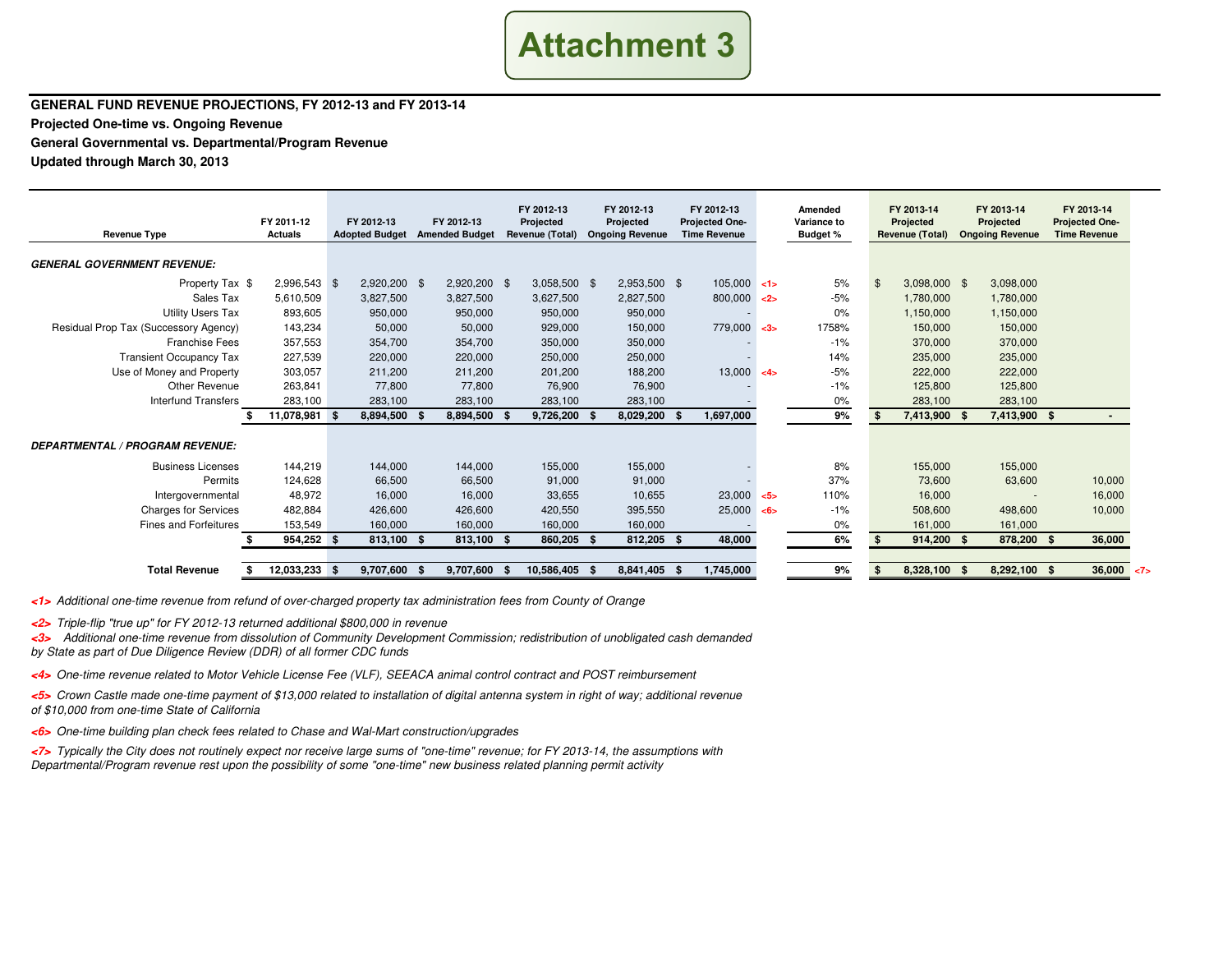

### \*Does not include additional reductions taken post-March 11

### **INDICATES REVISED ITEM SINCE MARCH 11, 2013 STUDY SESSION**

| Service / Task / Program to be Reduced or Eliminated DESCRIPTION<br><b>CITYWIDE REDUCTIONS</b>             | Division / Program  | Impacts (External and Internal)                                                                                                                                                                                                                                                                                                                                                                        | <b>REDUCTION in</b><br>Service or<br><b>REVISION to</b><br>Operations? | <b>Mandated</b><br>Service? | <b>FTE Reductions</b><br>Impacts? | Reduction<br>Amount |         | <b>Total Dept</b><br>Reduction | One-time (FY<br>$2013 - 14$<br>Savings? |
|------------------------------------------------------------------------------------------------------------|---------------------|--------------------------------------------------------------------------------------------------------------------------------------------------------------------------------------------------------------------------------------------------------------------------------------------------------------------------------------------------------------------------------------------------------|------------------------------------------------------------------------|-----------------------------|-----------------------------------|---------------------|---------|--------------------------------|-----------------------------------------|
| Energy savings (annual savings would be predicated on<br>approval of one-time infrastructure expenditures) | <b>Citywide</b>     | Depending on the proposal, savings could be generated if the City<br>purchased street lights from SCE, with anticipated savings from lower<br>electricity (tariff) rates; additional proposals could include savings from the<br>installation of photovoltaic cells (solar energy), installation of a "green roof"<br>on City Hall/Police building, upgrade of the HVAC and climate control<br>savings | Revision                                                               | N                           | N                                 |                     | 30,000  |                                |                                         |
| Furlough of non-Safety employees, 36 hours (9 hrs / 4 days)                                                | Citywide            | City Hall would be closed to the public (safety would not be affected) on 4<br>days throughout the fiscal year, affecting full-time and part-time employees                                                                                                                                                                                                                                            | <b>Reduction</b>                                                       |                             | ¥                                 |                     | 104.000 |                                | One-time                                |
| <b>Furlough Safety Employees, 36 hours</b>                                                                 | Citywide            | Public Safety would not be impacted; savings would be realized through-<br>reduction in annual holiday pay amount (annual holiday pay would be-<br>provided as per MOU, but would be net of 36 hours of furlough) as well as-<br>other shift changes that would net 36 hours of unpaid time for all safety-<br>employees                                                                               | <b>Revision</b>                                                        |                             |                                   |                     | 80.000  |                                | One-time                                |
| Eliminate Executive Management annual wellness benefit<br>(\$500/management employee)                      | Citywide            | Benefit was given in lieu of other compensation given to other groups so there is a Revision<br>small drop in total compensation. There is also some administrative time savings<br>since no other group has this benefit.                                                                                                                                                                             |                                                                        | N                           | N                                 | \$                  | 4,500   |                                |                                         |
| City Manager to forfeit COLA (July 1, 2013)                                                                | <b>City Manager</b> |                                                                                                                                                                                                                                                                                                                                                                                                        | Revision                                                               | N                           | N                                 | -\$                 | 2,500   |                                |                                         |
| Reduce Brea IT service to only Monday/Wednesday each week                                                  | Citywide            | Potential impacts would be felt if network and/or computer outages/problems were Reduction<br>incurred on the "non-dark" Friday where Brea IT would no longer be present at City<br>Hall; effects could impact resident customer service if permit, water billing or other<br>services were to have problems                                                                                           |                                                                        | N                           | N                                 | \$                  | 23,100  |                                |                                         |

**\$ 60,100**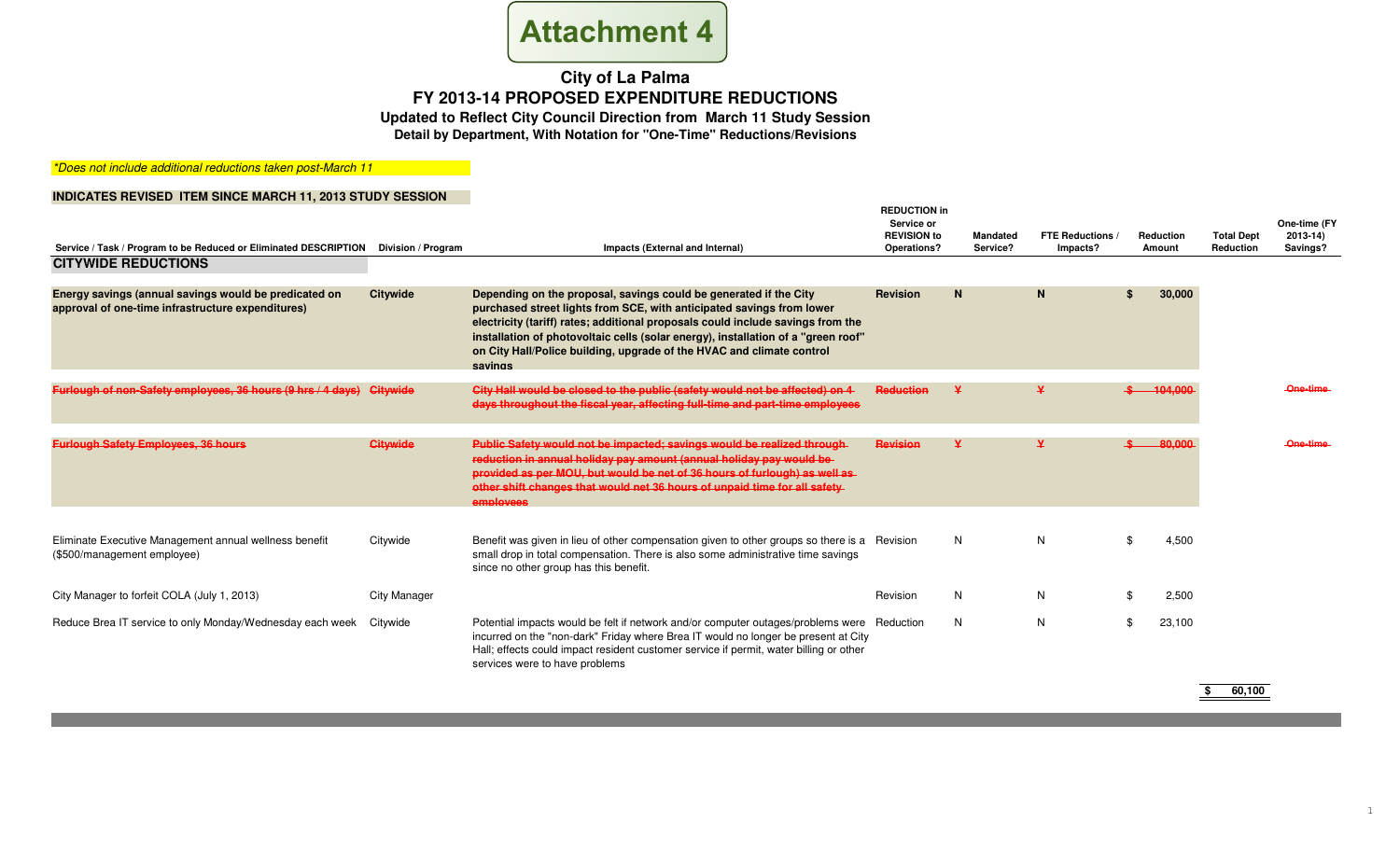\*Does not include additional reductions taken post-March 11

| Service / Task / Program to be Reduced or Eliminated DESCRIPTION                                                                   | Division / Program                         | Impacts (External and Internal)                                                                                                                                                                                                                                                                                                | <b>REDUCTION in</b><br>Service or<br><b>REVISION to</b><br>Operations? | <b>Mandated</b><br>Service? | <b>FTE Reductions</b><br>Impacts? | Reduction<br>Amount  |                   | <b>Total Dept</b><br>Reduction | One-time (FY<br>$2013 - 14$<br>Savings? |
|------------------------------------------------------------------------------------------------------------------------------------|--------------------------------------------|--------------------------------------------------------------------------------------------------------------------------------------------------------------------------------------------------------------------------------------------------------------------------------------------------------------------------------|------------------------------------------------------------------------|-----------------------------|-----------------------------------|----------------------|-------------------|--------------------------------|-----------------------------------------|
| <b>ADMINISTRATION</b>                                                                                                              |                                            |                                                                                                                                                                                                                                                                                                                                |                                                                        |                             |                                   |                      |                   |                                |                                         |
| <b>Revised City Attorney Contract</b><br><b>Eliminate Minutes Clerk</b>                                                            | Legal<br><b>City Clerk</b>                 | Savings on contract as discussed w/ City Attorney<br>No minutes clerk at City Council meetings; reduced service to the public, City<br>Manager, and City Council from Administrative Services Manager at meetings;<br>minutes are strictly action only and formatted differently to take advantage of<br>technology efficiency | Revision<br>Reduction                                                  | N<br>$\mathsf{Y}$           | N<br>N                            | -\$<br>\$            | 10,500<br>1,500   |                                |                                         |
| City Council savings from members declining the stipend<br>FY 2013-14 Council supplies are lower assuming no new<br>Councilmembers | <b>City Council</b><br><b>City Council</b> | Individual Council members have declined the stipend<br>\$2400 is budgeted in election years but only \$900 in non-election years                                                                                                                                                                                              | Revision<br>Revision                                                   | N<br>$\mathsf{N}$           | N<br>N                            | -\$<br>$\mathbf{\$}$ | 3,600<br>1,500    |                                |                                         |
| Added labor attorney costs for contract negotiations year<br>City Tiles not ordered in FY 2013-14                                  | Legal<br>Community<br>Promotions           | all 3 employee MOU's are up for negotiation in 2013/14<br>10 year supply ordered in 2012-13                                                                                                                                                                                                                                    | Revision<br>Reduction                                                  | N<br>N                      | N<br>N                            | $\mathbf{\$}$        | (15,000)<br>4,000 |                                |                                         |
| Eliminate Wi-Fi costs                                                                                                              | Administration/<br><b>CMO</b>              |                                                                                                                                                                                                                                                                                                                                | Reduction                                                              | N                           | N                                 | \$                   | 6,500             |                                |                                         |
| Civic Expo                                                                                                                         | Community<br>Promotions                    | Eliminate tents and promotional advertising                                                                                                                                                                                                                                                                                    | Revision                                                               | N                           | N                                 | \$                   | 3,000             | 15,600                         |                                         |
| <b>COMMUNITY DEVELOPMENT</b>                                                                                                       |                                            |                                                                                                                                                                                                                                                                                                                                |                                                                        |                             |                                   |                      |                   |                                |                                         |
| Eliminate Admin. Secretary/Permit Technician                                                                                       | <b>Building and Safety</b>                 | Limited staffing would lead to fewer building counter hours, limiting ability for "walk- Reduction"<br>in" servicing of building and planning customers at front counter; proposal would be<br>to eliminate one Full-time position.                                                                                            |                                                                        | N                           | Y                                 | \$                   | 82,000            |                                |                                         |
| Training/Meetings                                                                                                                  | Code Enforcement                           | California Building Officials Annual Conference. Building Official is contracted<br>service and training no longer necessary.                                                                                                                                                                                                  | Revision                                                               | N                           | N                                 | \$                   | 250               | 82,250                         |                                         |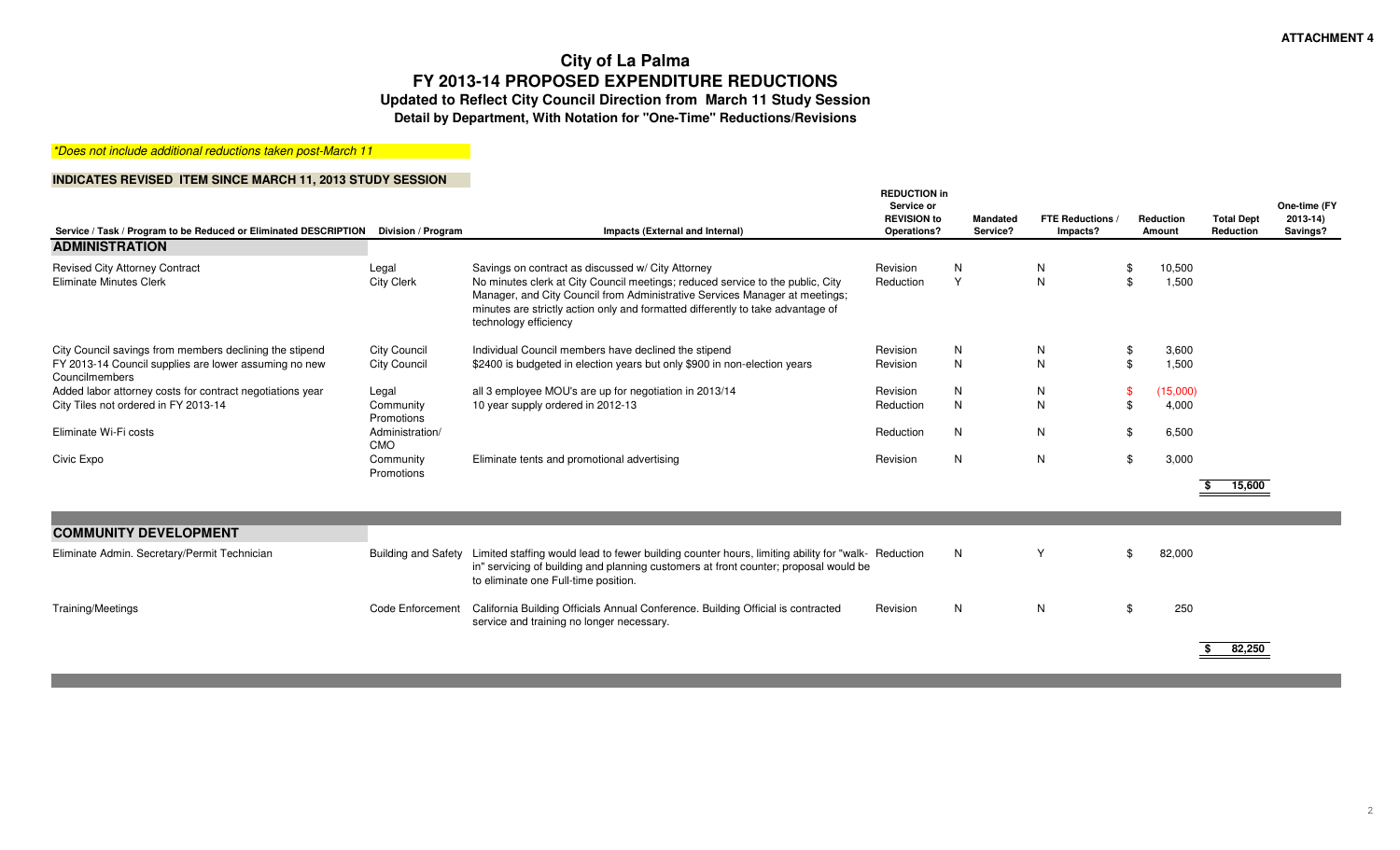\*Does not include additional reductions taken post-March 11

| Service / Task / Program to be Reduced or Eliminated DESCRIPTION Division / Program |         | Impacts (External and Internal)                                                                                                                                                                                                                                                                              | <b>REDUCTION in</b><br>Service or<br><b>REVISION to</b><br>Operations? | <b>Mandated</b><br>Service? | <b>FTE Reductions</b><br>Impacts? |    | <b>Reduction</b><br>Amount | <b>Total Dept</b><br>Reduction | One-time (FY<br>$2013 - 14$<br>Savings? |
|-------------------------------------------------------------------------------------|---------|--------------------------------------------------------------------------------------------------------------------------------------------------------------------------------------------------------------------------------------------------------------------------------------------------------------|------------------------------------------------------------------------|-----------------------------|-----------------------------------|----|----------------------------|--------------------------------|-----------------------------------------|
| <b>FINANCE</b>                                                                      |         |                                                                                                                                                                                                                                                                                                              |                                                                        |                             |                                   |    |                            |                                |                                         |
| Reduce training                                                                     | Finance | Decreased opportunity for staff to receive annual updates on GASB<br>changes/pronouncements, payroll tax changes, and other related matters; potential<br>for service impacts should critical/vital updates be missed and Staff is unaware of<br>important changes to accounting, tax or labor laws/policies | Revision                                                               | N                           | N.                                | æ  | 1,000                      |                                |                                         |
| Reduction in printing                                                               | Finance | Fewer "hard copies" of City's budget and CAFR available to staff and the public;<br>require increased use of web available version                                                                                                                                                                           | Revision                                                               | N                           | N.                                |    | 1,000                      |                                |                                         |
| Eliminate property tax consulting service                                           | Finance | Loss of expertise/assistance with property tax analysis                                                                                                                                                                                                                                                      | Revision                                                               | N                           | N                                 | -S | 6,000                      | 8,000                          |                                         |

| <b>POLICE</b>                                                                                         |                                                          |                                                                                                                                                                                                                                                                                                                                                                                                                                                                                                                                                                                                                                                                                                                                                                                                                                                                                                                                                           |                 |                                                                                      |                                                                                                                                                        |        |
|-------------------------------------------------------------------------------------------------------|----------------------------------------------------------|-----------------------------------------------------------------------------------------------------------------------------------------------------------------------------------------------------------------------------------------------------------------------------------------------------------------------------------------------------------------------------------------------------------------------------------------------------------------------------------------------------------------------------------------------------------------------------------------------------------------------------------------------------------------------------------------------------------------------------------------------------------------------------------------------------------------------------------------------------------------------------------------------------------------------------------------------------------|-----------------|--------------------------------------------------------------------------------------|--------------------------------------------------------------------------------------------------------------------------------------------------------|--------|
| <b>Explore cost sharing of Crossing Guard Contract</b><br>expenditures with affected School Districts | <b>Operations/Manag</b><br>ement (001-201-<br>600)       | Discussions with involved school districts involve a combination of service<br>reductions (Cypress) and cost sharing; the reduction shown here (\$8,000)<br>would be from reduced crossing guard services affecting Cypress SD<br>schools                                                                                                                                                                                                                                                                                                                                                                                                                                                                                                                                                                                                                                                                                                                 | Revision        | N.                                                                                   | N                                                                                                                                                      | 8,000  |
| <b>Contract Police Dispatch Services</b>                                                              | Records-<br><b>Communications</b><br>$(001 - 208 - 501)$ | All calls for service would go to an outside agency police dispatcher (i.e.<br>Buena Park PD, West Cities Communications, La Habra PD, etc) and not<br>directly to La Palma PD, potential for delayed response times. Current<br>dispatchers crossed trained and perform records functions, their absence<br>would create a need to hire a second fulltime records clerk to maintain work<br>flow and accuracy in reporting crimes per DOJ mandates and OCDA's filing<br>requirements. The front counter would be closed for 4 hours Monday-<br>Thursday (and every working Friday) and completely closed every other<br>(Dark) Friday and every weekend. Vehicle and property releases and other<br>normal business transactions would not occur on off hours. Citizens would<br>have to utilize a "callbox" located outside the police department to initiate a<br>call for service and an officer would have to be dispatched to the front<br>-------- | <b>Revision</b> | <b>Police</b><br>for all police<br>agencies<br>whether in-<br>house or<br>outsourced | $(4)$ Non-Sworn $$$<br>Communicatio FTE's, but add<br>ns is required (1) Non-Sworn<br><b>FTE in Records</b><br>for net<br>reduction of 3<br><b>FTE</b> | 50,000 |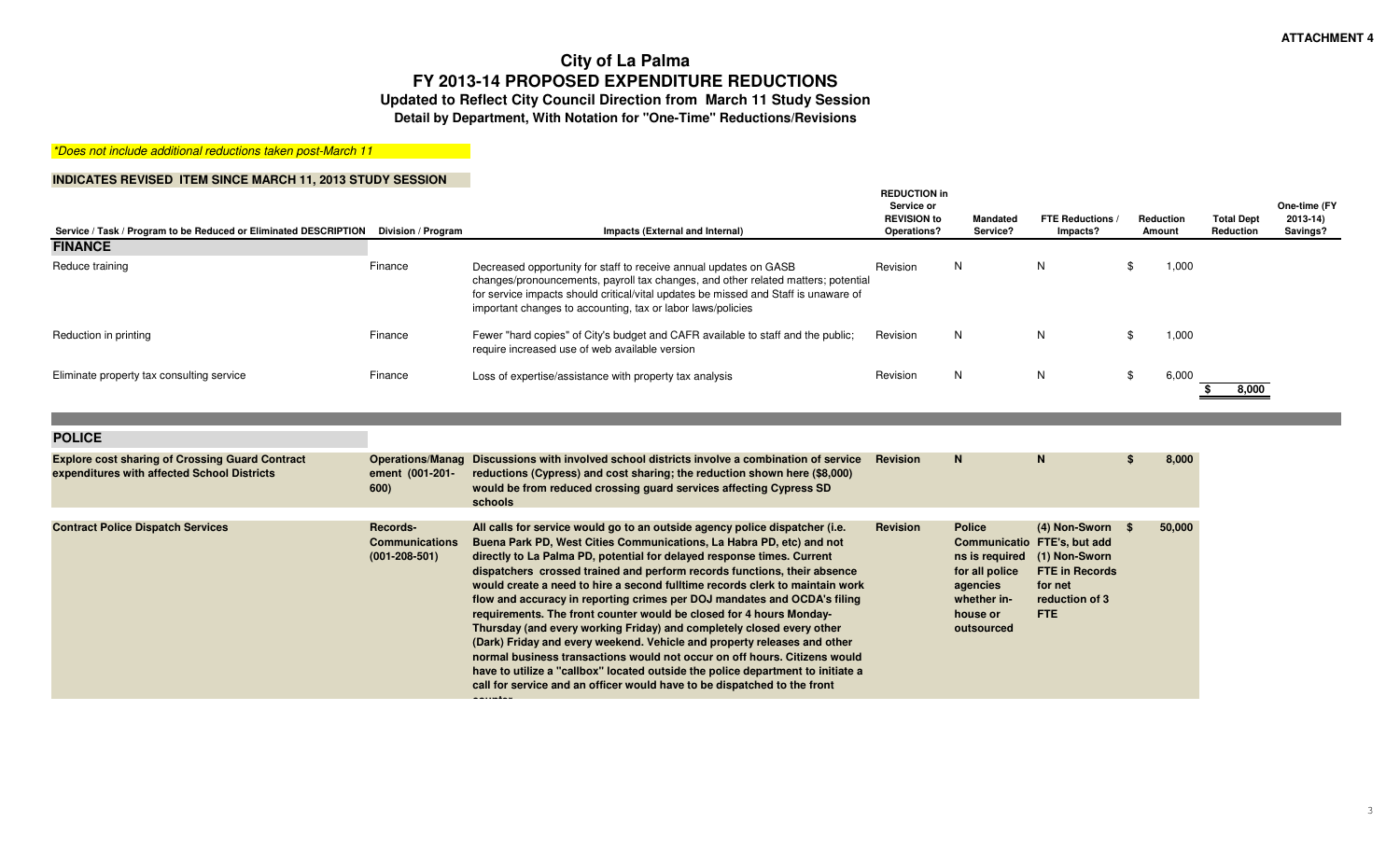## **City of La Palma FY 2013-14 PROPOSED EXPENDITURE REDUCTIONSUpdated to Reflect City Council Direction from March 11 Study Session**

**Detail by Department, With Notation for "One-Time" Reductions/Revisions**

\*Does not include additional reductions taken post-March 11

| Service / Task / Program to be Reduced or Eliminated DESCRIPTION Division / Program                                                                                                                                                                                                     |                     | Impacts (External and Internal)                                                                                                                                                                                                                                                                          | <b>REDUCTION in</b><br>Service or<br><b>REVISION to</b><br>Operations? |              | <b>Mandated</b><br>Service? | <b>FTE Reductions</b><br>Impacts? |     | <b>Reduction</b><br>Amount | <b>Total Dept</b><br>Reduction | One-time (FY<br>$2013 - 14$<br>Savings? |
|-----------------------------------------------------------------------------------------------------------------------------------------------------------------------------------------------------------------------------------------------------------------------------------------|---------------------|----------------------------------------------------------------------------------------------------------------------------------------------------------------------------------------------------------------------------------------------------------------------------------------------------------|------------------------------------------------------------------------|--------------|-----------------------------|-----------------------------------|-----|----------------------------|--------------------------------|-----------------------------------------|
| Continue suspension of Police Services Dog<br>assignment/program                                                                                                                                                                                                                        | $(001 - 203 - XXX)$ | Police Services Dog Police Services Dog program suspended in FY 2012-13 when the handler's 3 year<br>rotation ended, proposal is to keep program suspended through FY 2013-14                                                                                                                            | Reduction                                                              | N            |                             | N.                                | \$  | 6,500                      |                                |                                         |
| Police Officer -- potential near-term vacancy (by April, 2013); Patrol (001-202-<br>could hold position vacant for entire FY 2013-14 and utilize 510/550)<br>Corporal to fill daily patrol duties; savings would be net of<br>required OT to backfill certain shifts (i.e., ASB duties) |                     | Near-term impacts would be increase to overtime and reserve expenditures<br>as vacant position would require back filling; estimated savings for a police-<br>officer vacancy (3 months) net of estimated increased overtime expenditures                                                                | <b>Revision</b>                                                        | $\mathbf{M}$ |                             | ¥                                 |     | 127,000                    |                                | One-Time                                |
| Parking Enforcement (part-time position)                                                                                                                                                                                                                                                |                     | Potential to take advantage of an impending vacancy of the Parking Enforcement<br>Office position by assigning these duties to the Code Enforcement Officer<br>(Community Development); savings would come from elimination of part-time<br>parking enforcement officer and reduction in fleet expenses. | Revision                                                               | N            |                             | Y                                 |     | 10,800                     |                                |                                         |
| Reduce professional services amount for background checks<br>(personnel hires)                                                                                                                                                                                                          |                     | With anticipated reduction in hiring, proposal is reduce (not eliminate) amount set<br>aside for background checks on Police Department new hires                                                                                                                                                        | Reduction                                                              |              |                             | N.                                | \$  | 2,000                      | 77,300                         |                                         |
|                                                                                                                                                                                                                                                                                         |                     |                                                                                                                                                                                                                                                                                                          |                                                                        |              |                             |                                   |     |                            |                                |                                         |
| <b>PUBLIC WORKS</b><br>Reduce 1.0 Maintenance Worker position from 80 hours/pay<br>period to 54 hours/pay period (3 days/week, 9 hours/day)                                                                                                                                             |                     | Anticipating a vacancy in FY 2012-13, this change would reduce the hours of a<br>Maintenance Worker position and assumes it is filled at Step A;                                                                                                                                                         | Reduction                                                              | N            |                             | Y                                 | \$. | 37,500                     |                                |                                         |
| Reduce tree service contract (West Coast Arborists)                                                                                                                                                                                                                                     |                     |                                                                                                                                                                                                                                                                                                          | Reduction                                                              | N            |                             | N.                                | \$  | 2,000                      |                                |                                         |
| Reduce fuel costs related to fleet usage; anticipated savings from<br>utilizing alternative fueling opportunities                                                                                                                                                                       |                     | Staff is exploring possibility of contracting with neighboring cities to gain benefit of<br>cheaper fuel pricing; this amount reflects initial (conservative) estimate of potential<br>savings across the City's fleet related to fuel costs.                                                            | Revision                                                               | N            |                             | N                                 | \$  | 5,000                      | 44,500                         |                                         |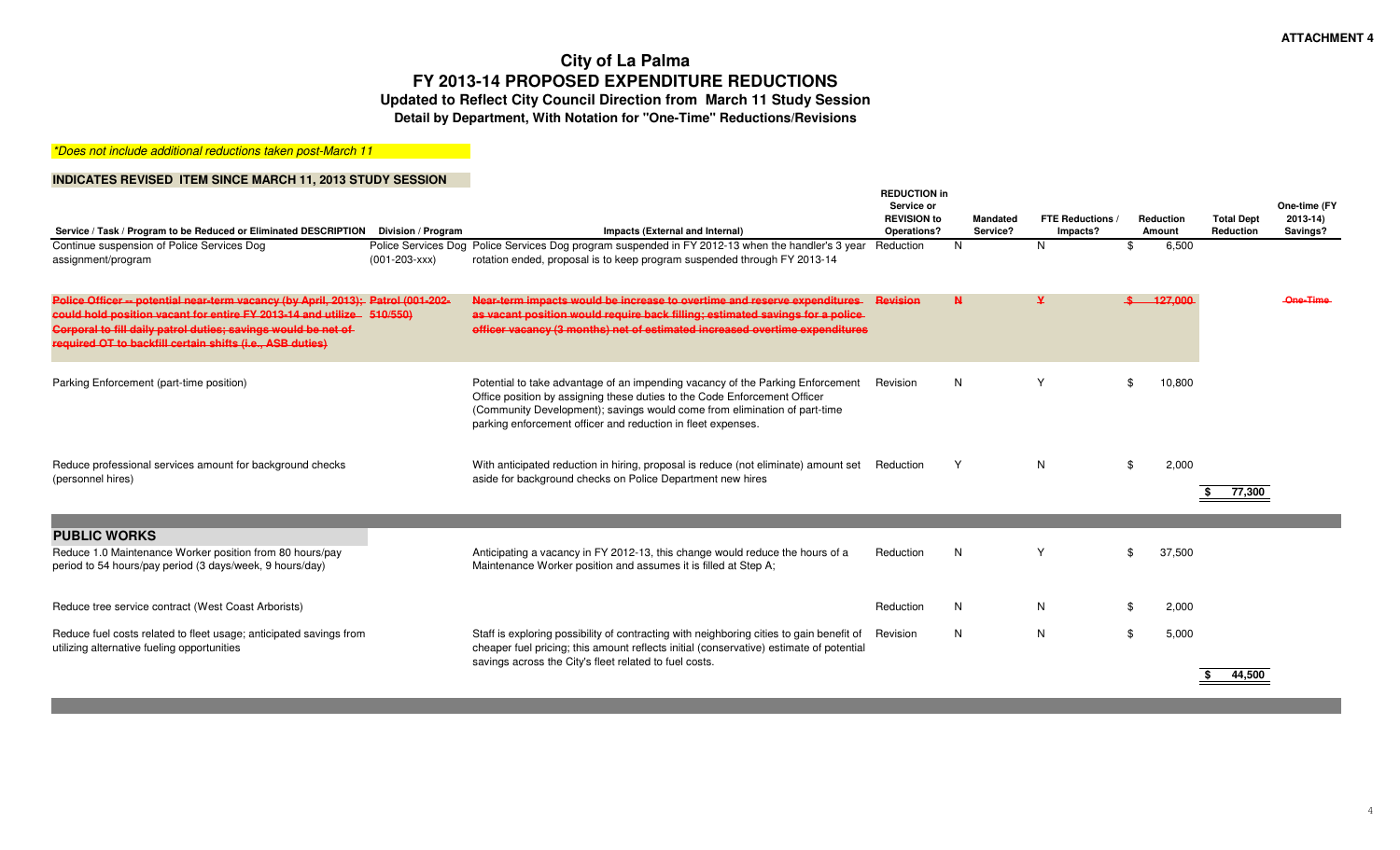\*Does not include additional reductions taken post-March 11

| Service / Task / Program to be Reduced or Eliminated DESCRIPTION | Division / Program<br>Impacts (External and Internal)                                                                                                                                                                                                            | <b>REDUCTION in</b><br>Service or<br><b>REVISION to</b><br>Operations? | <b>Mandated</b><br>Service? | <b>FTE Reductions</b><br>Impacts? | Reduction<br>Amount | <b>Total Dept</b><br><b>Reduction</b> | One-time (FY<br>$2013 - 14$<br>Savings? |
|------------------------------------------------------------------|------------------------------------------------------------------------------------------------------------------------------------------------------------------------------------------------------------------------------------------------------------------|------------------------------------------------------------------------|-----------------------------|-----------------------------------|---------------------|---------------------------------------|-----------------------------------------|
| <b>RECREATION AND COMMUNITY SERVICES</b>                         |                                                                                                                                                                                                                                                                  |                                                                        |                             |                                   |                     |                                       |                                         |
| Administration                                                   |                                                                                                                                                                                                                                                                  |                                                                        |                             |                                   |                     |                                       |                                         |
|                                                                  | Eliminate FT position; reduction of public counter customer service, longer wait<br>times to register for classes or reserve facilities; phone assistance limited or                                                                                             |                                                                        |                             |                                   |                     |                                       |                                         |
| Eliminate Sr. Office Assistant                                   | 501 delayed                                                                                                                                                                                                                                                      | Reduction                                                              | N                           |                                   | 68,500<br>\$        |                                       |                                         |
| Eliminate overtime                                               | 530 No authorized overtime                                                                                                                                                                                                                                       | Revision                                                               | N                           | N                                 | 500                 |                                       |                                         |
| Reduce Training                                                  | 620 Less external training available to FT staff                                                                                                                                                                                                                 | Revision                                                               | N                           |                                   | \$<br>1,000         |                                       |                                         |
|                                                                  | 621 No use of mileage, employees must use City vehicles                                                                                                                                                                                                          | Revision                                                               | N                           |                                   | 200                 |                                       |                                         |
| Reduce office supplies                                           | 650 Extend use of office supplies                                                                                                                                                                                                                                | Revision                                                               | N                           | N                                 | \$<br>1,500         |                                       |                                         |
| Reduce supplies                                                  | 733 Extend use of current supplies                                                                                                                                                                                                                               | Revision                                                               | N                           | N                                 | \$<br>400           |                                       |                                         |
| <b>Youth &amp; Family Services</b>                               |                                                                                                                                                                                                                                                                  |                                                                        |                             |                                   |                     |                                       |                                         |
| Reduce Day Camp PT staff hours                                   | 510 Reduce Day Camp staff to meet enrollment demands                                                                                                                                                                                                             | Reduction                                                              | N                           | N                                 | 3,000<br>\$         |                                       |                                         |
| Close The Hub                                                    | 510<br>No drop-in facility for older adults and teens afterschool; older adult advanced<br>computer classes eliminated unless contracted out; Teen special events/dances<br>maintained; non-profit evening meetings maintained until the property is sold due to |                                                                        |                             |                                   |                     |                                       |                                         |
|                                                                  | Redevelopment elimination; eliminates 1 PT Recreation Specialist<br>Program not provided by PT staff, will attempt to contract out (estimated \$4,000)                                                                                                           | Reduction                                                              | N                           | Y                                 | \$<br>30,200        |                                       |                                         |
| Eliminate Pee Wee Sports                                         | needed to pay for contractor)                                                                                                                                                                                                                                    | Reduction                                                              | N                           | N                                 | 4.200<br>\$         |                                       |                                         |
| Reduce overtime                                                  | 530 Scheduled or emergency overtime only                                                                                                                                                                                                                         | Revision                                                               | N                           | N                                 | \$<br>1,800         |                                       |                                         |
| Reduce Training                                                  | 620 Less external training available to FT staff                                                                                                                                                                                                                 | Revision                                                               | N                           |                                   | \$<br>1,200         |                                       |                                         |
| Reduce publications & dues                                       | 622 Limited access to professional organization and dues                                                                                                                                                                                                         | Revision                                                               | N                           |                                   | \$<br>700           |                                       |                                         |
| Reduce cost of Day Camp program t-shirts                         | 623 Reduce costs, no impact to participants<br>extend use of current supplies; ask participants to bring in supplies or charge                                                                                                                                   | Revision                                                               | N                           | N                                 | 600<br>\$.          |                                       |                                         |
| <b>Reduce Tiny Tot Supplies</b>                                  | 733.312 supply fee<br>extend use of current supplies; ask participants to bring in supplies or charge                                                                                                                                                            | Reduction                                                              | N                           | N                                 | 500<br>\$           |                                       |                                         |
| Reduce Day Camp Supplies                                         | 733.313 supply fee<br>Go to less expensive venues for day camp excursions or implement an excursion                                                                                                                                                              | Reduction                                                              | N                           | N                                 | 700<br>\$           |                                       |                                         |
| Reduce costs of Day Camp excursions                              | 746 surcharge for expensive locations                                                                                                                                                                                                                            | Reduction                                                              | N                           | N                                 | \$<br>6,000         |                                       |                                         |
|                                                                  | Eliminates program; could charge program fee to continue program;                                                                                                                                                                                                |                                                                        |                             |                                   |                     |                                       |                                         |
| <b>Eliminate Fit N Fun program</b>                               | possibility to contract with alternate provider;                                                                                                                                                                                                                 | <b>Reduction</b>                                                       | $\mathbf{M}$                | $\mathbf{N}$                      | $$-.53,000$         |                                       |                                         |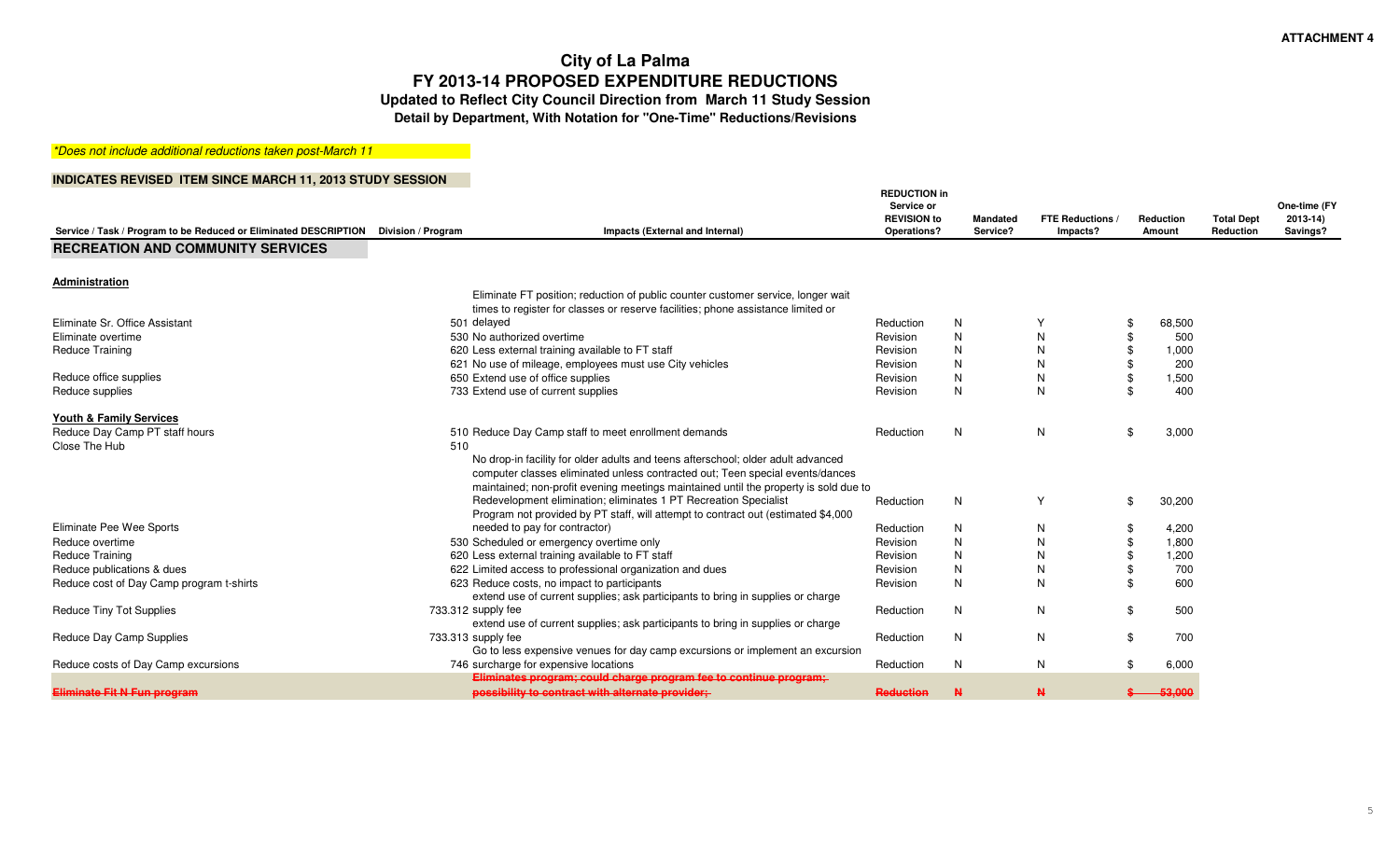### \*Does not include additional reductions taken post-March 11

| Service / Task / Program to be Reduced or Eliminated DESCRIPTION Division / Program |                                     | Impacts (External and Internal)                                                      | <b>REDUCTION in</b><br>Service or<br><b>REVISION to</b><br>Operations? | <b>Mandated</b><br>Service? |              | FTE Reductions<br>Impacts? | Reduction<br>Amount | <b>Total Dept</b><br>Reduction | One-time (FY<br>$2013 - 14$<br>Savings? |
|-------------------------------------------------------------------------------------|-------------------------------------|--------------------------------------------------------------------------------------|------------------------------------------------------------------------|-----------------------------|--------------|----------------------------|---------------------|--------------------------------|-----------------------------------------|
| <b>Neighborhood &amp; Community Services</b>                                        |                                     |                                                                                      |                                                                        |                             |              |                            |                     |                                |                                         |
| Reduce PT hours for events                                                          | 510 Less staff for events           |                                                                                      | Revision                                                               | N                           | N            |                            | 2,600               |                                |                                         |
| Reduce overtime                                                                     | 530 Overtime for July 4th only      |                                                                                      | Revision                                                               |                             |              | \$                         | 3,100               |                                |                                         |
| Reduce Concerts In The Park to 6 (currently 8)                                      | 600 Shorter concert season          |                                                                                      | Reduction                                                              | N                           | N            | -96                        | 3,700               |                                |                                         |
| Eliminate rental services for tree lighting                                         |                                     | 600 No rental of sleigh or special chair for Santa's photo area                      | Revision                                                               | N                           | N            |                            | 400                 |                                |                                         |
| Reduce printing                                                                     |                                     | 654 Reduce Concerts in the Park program printing,                                    | Revision                                                               | N                           | N            | $\mathfrak{L}$             | 200                 |                                |                                         |
| Arbor Day, Concerts in the Park, Memorial Day, Tree Lighting                        |                                     |                                                                                      |                                                                        |                             |              |                            |                     |                                |                                         |
| reduced supplies                                                                    |                                     | 733.360 Extend life of supplies, and/or solicit donations for supplies               | Revision                                                               | N                           | N            |                            | 1,300               |                                |                                         |
| Halloween Carnival reduced supplies                                                 |                                     | 733.355 Extend life of supplies, and/or solicit donations for supplies               | Revision                                                               | N                           | N            |                            | 500                 |                                |                                         |
| Eliminate Halloween Carnival Costume Contest Awards                                 |                                     | 740,000 Little impact, contests could still be held with donated awards              | Revision                                                               | N                           | N            | $\mathfrak{L}$             | 200                 |                                |                                         |
| Reduce expense of Fitness Run Awards                                                |                                     | 740.000 Provide less expensive award to participants                                 | Revision                                                               | N                           | N            | - \$                       | 1,300               |                                |                                         |
| <b>Health &amp; Wellness</b>                                                        |                                     |                                                                                      |                                                                        |                             |              |                            |                     |                                |                                         |
| Eliminate overtime                                                                  | 530 No authorized overtime          |                                                                                      | Revision                                                               | N                           | N            |                            | 500                 |                                |                                         |
| <b>Reduce Training</b>                                                              |                                     | 620 Less external training available to FT staff                                     | Revision                                                               | N                           | N            | -\$                        | 300                 |                                |                                         |
| Eliminate publications & dues                                                       |                                     | 622 Limited access to professional organization and dues                             | Revision                                                               | N                           | ${\sf N}$    |                            | 300                 |                                |                                         |
| Reduce supplies                                                                     |                                     | 733 Eliminate Hub Supplies (transfer utilities to Facilities Maintenance until sold) | Revision                                                               | N                           | N            | - \$                       | 6,000               |                                |                                         |
| <b>Facility Operations</b>                                                          |                                     |                                                                                      |                                                                        |                             |              |                            |                     |                                |                                         |
| Central Park Hours: Park Office open 1 hour less (3-10pm Sept-                      |                                     |                                                                                      |                                                                        |                             |              |                            |                     |                                |                                         |
| May), 1 PT shift eliminated M-F (year round), reduced training                      |                                     | Both: small impact to community as FT staff available; reduced available works       |                                                                        |                             |              |                            |                     |                                |                                         |
| hours.                                                                              | 510 hours for pt staff              |                                                                                      | Reduction                                                              | N                           | N            | - \$                       | 18,600              |                                |                                         |
| Reduction in overtime                                                               |                                     | 530 Facility emergencies overtime only                                               | Revision                                                               | N                           | $\mathsf{N}$ | - \$                       | 1,000               |                                |                                         |
| Eliminate use of helium                                                             |                                     | 600 External - no use of helium balloons at city programs & events                   | Revision                                                               | N                           | N            | $\mathcal{S}$              | 1,000               |                                |                                         |
| <b>Employee Training</b>                                                            |                                     | 620 Less external training available to FT and PT staff                              | Revision                                                               | N                           | N            | \$                         | 1,000               |                                |                                         |
| Eliminate graphic service, periodical publications                                  |                                     | 622 More use of online publications and royalty free graphics/photos                 | Revision                                                               | N                           | N            |                            | \$<br>1,300         |                                |                                         |
| Reduce community center quarterly refrigeration                                     |                                     |                                                                                      |                                                                        |                             |              |                            |                     |                                |                                         |
| inspection/services to bi-annual                                                    |                                     | 707 Reduces preventative maintenance                                                 | Revision                                                               | N                           | N            |                            | 400                 |                                |                                         |
| Reduce Central park supplies                                                        | 733 extend use of current supplies  |                                                                                      | Revision                                                               |                             |              |                            | 1,500               |                                |                                         |
| Reduce furniture & fixture replacement                                              | 802 extend use of current furniture |                                                                                      | Revision                                                               | N                           | N            | -\$                        | 3,000               |                                |                                         |
|                                                                                     |                                     |                                                                                      |                                                                        |                             |              |                            |                     |                                |                                         |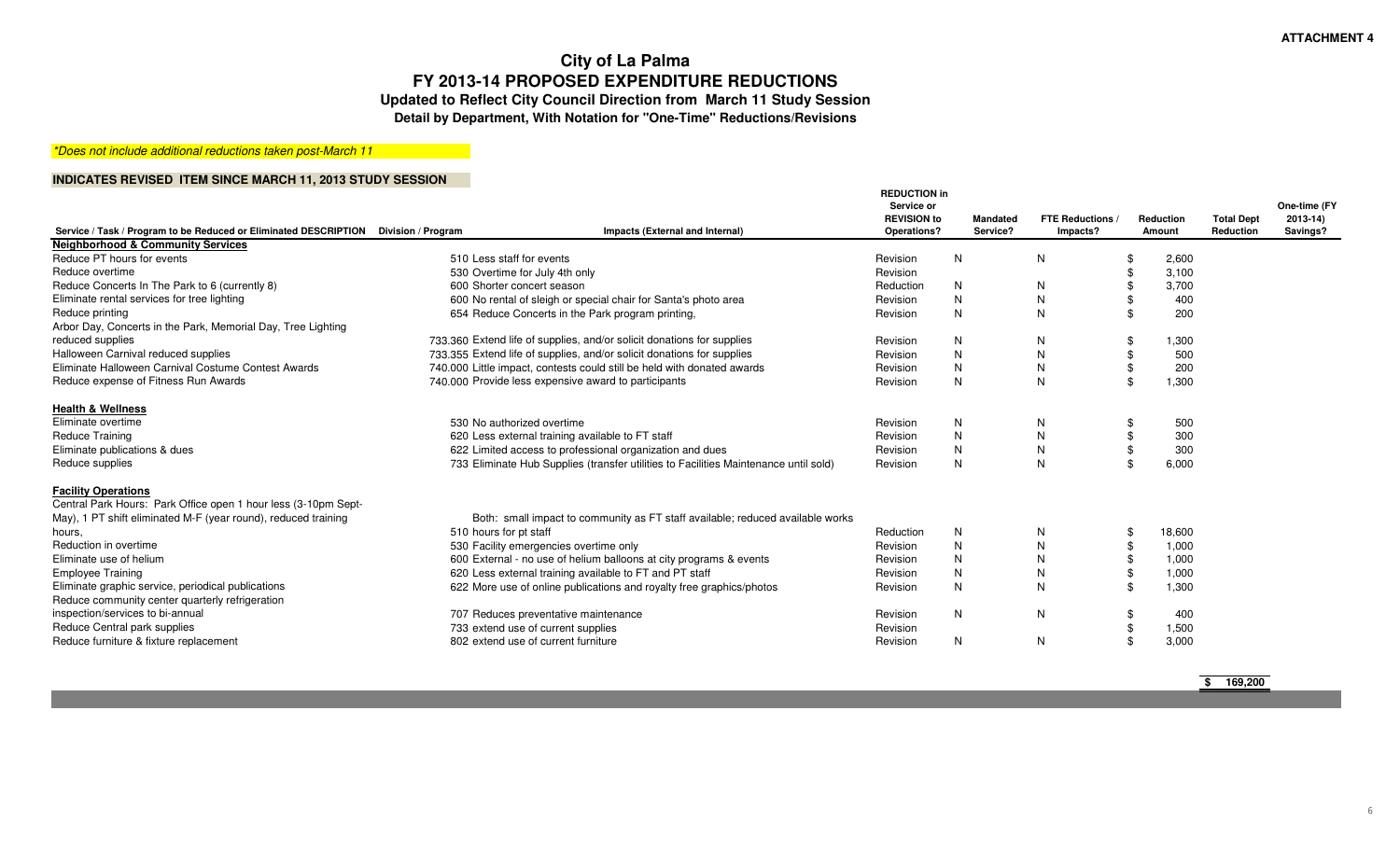# **Attachment 5**

# **City of La PalmaJANUARY 28 FY 2013-14 PROPOSED EXPENDITURE REDUCTIONS**

**Detail by Department, Showing Items Updated in March 11 Staff Plan**

**ITEMS REMOVED FROM CONSIDERATION PER CITY COUNCIL DIRECTION ON JANUARY 28**

#### **ITEMS REMAIN IN MARCH 11 STAFF PLAN, BUT MODIFIED FROM JANUARY 28 STAFF PLAN**

| Service / Task / Program to be Reduced or Eliminated<br><b>DESCRIPTION</b>                                 | Impacts (External and Internal)                                                                                                                                                                                                                                                                                                                                                                     | <b>REDUCTION in</b><br>Service or<br><b>REVISION to</b><br>Operations? | <b>Mandated Service?</b> | <b>FTE Reductions /</b><br>Impacts? | Reduction<br><b>Amount</b> |
|------------------------------------------------------------------------------------------------------------|-----------------------------------------------------------------------------------------------------------------------------------------------------------------------------------------------------------------------------------------------------------------------------------------------------------------------------------------------------------------------------------------------------|------------------------------------------------------------------------|--------------------------|-------------------------------------|----------------------------|
| <b>CITYWIDE REDUCTIONS</b>                                                                                 |                                                                                                                                                                                                                                                                                                                                                                                                     |                                                                        |                          |                                     |                            |
| Moratorium on merits, all bargaining units                                                                 | Potential reduced employee morale and related effects                                                                                                                                                                                                                                                                                                                                               | Revision                                                               | $A\Theta$                | $A\Theta$                           | 32,400                     |
|                                                                                                            |                                                                                                                                                                                                                                                                                                                                                                                                     |                                                                        |                          |                                     |                            |
| Energy savings (annual savings would be predicated on<br>approval of one-time infrastructure expenditures) | Depending on the proposal, savings could be generated if the City purchased<br>street lights from SCE, with anticipated savings from lower electricity (tariff) rates;<br>additional proposals could include savings from the installation of photovoltaic cells<br>(solar energy), installation of a "green roof" on City Hall/Police building, upgrade of<br>the HVAC and climate control savings | Revision                                                               | <b>No</b>                | N <sub>o</sub>                      | 150,000                    |
|                                                                                                            |                                                                                                                                                                                                                                                                                                                                                                                                     |                                                                        |                          |                                     |                            |
| <b>ADMINISTRATION</b>                                                                                      |                                                                                                                                                                                                                                                                                                                                                                                                     |                                                                        |                          |                                     |                            |
| <b>Revised City Attorney Contract</b>                                                                      | 4% savings on Miscellaneous Services                                                                                                                                                                                                                                                                                                                                                                | Revision                                                               | no                       | no                                  | 2.500                      |
| <b>COMMUNITY DEVELOPMENT</b>                                                                               |                                                                                                                                                                                                                                                                                                                                                                                                     |                                                                        |                          |                                     |                            |
| Eliminate Admin. Secretary/Permit Technician                                                               | Limited staffing would lead to fewer building counter hours, limiting ability for "walk- Reduction"<br>in" servicing of building and planning customers at front counter; proposal would be<br>to eliminate one Full-time position, new Full-time position created to meet shared<br>work capacity with Recreation and Community Services                                                           |                                                                        | <b>No</b>                | Yes                                 | 82,000                     |
| <b>Create New FT Position</b>                                                                              | New FT position shared with Recreation for customer service/counter duties                                                                                                                                                                                                                                                                                                                          | Revision                                                               | <b>No</b>                | <b>Yes</b>                          | (38,000)                   |
| Uniforms                                                                                                   | No longer provide uniform allowance for C.E. Officer                                                                                                                                                                                                                                                                                                                                                | Revision                                                               | $A\Theta$                | $A\Theta$                           | 400                        |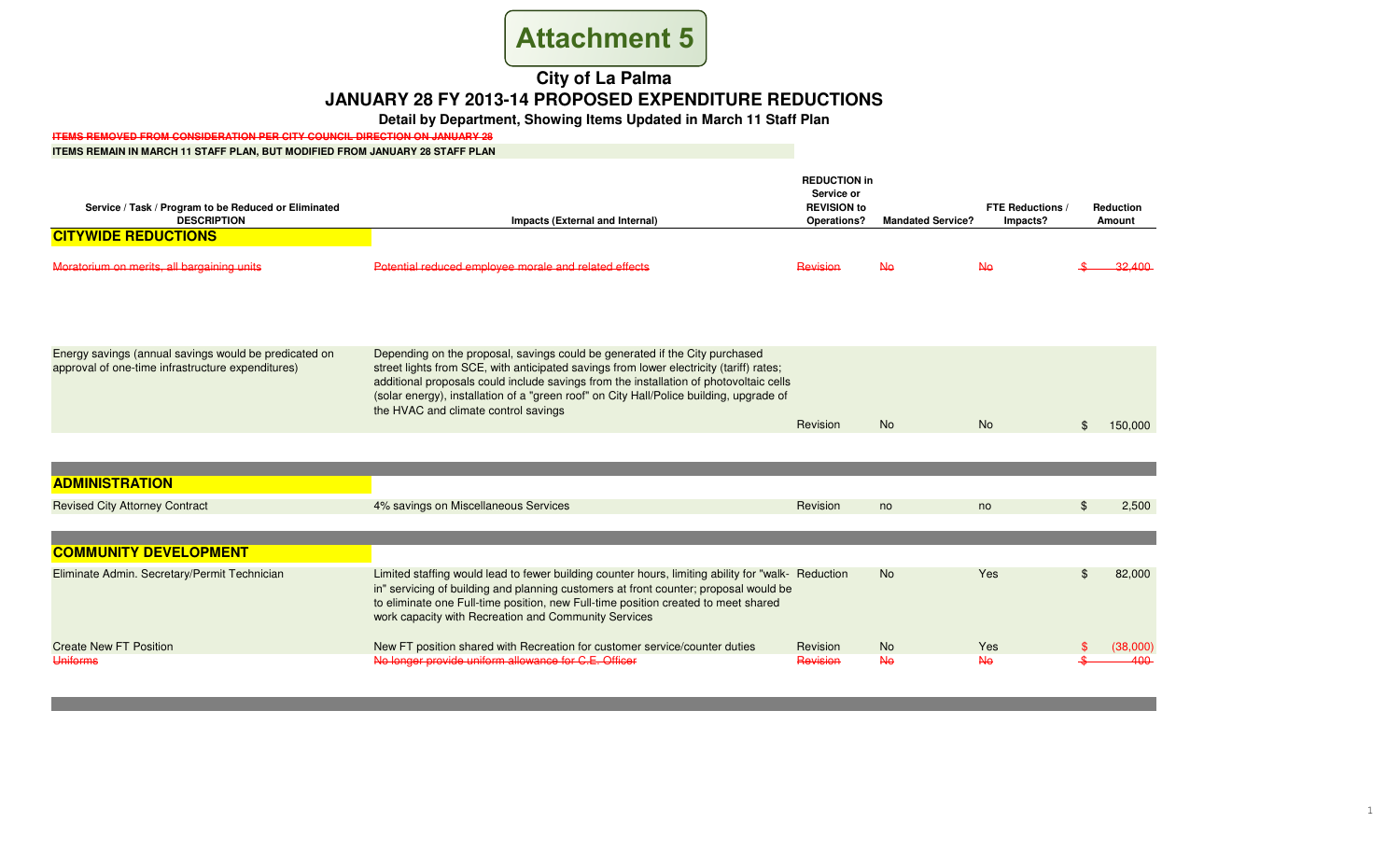# **City of La PalmaJANUARY 28 FY 2013-14 PROPOSED EXPENDITURE REDUCTIONS**

**Detail by Department, Showing Items Updated in March 11 Staff Plan**

### **ITEMS REMOVED FROM CONSIDERATION PER CITY COUNCIL DIRECTION ON JANUARY 28**

#### **ITEMS REMAIN IN MARCH 11 STAFF PLAN, BUT MODIFIED FROM JANUARY 28 STAFF PLAN**

| Service / Task / Program to be Reduced or Eliminated<br><b>DESCRIPTION</b> | Impacts (External and Internal)                                                                                                                                                                                                                                                                                                                                                                                                                                                                                                                                                                                                                                                                                                                                                                                                                                                                                                                      | <b>REDUCTION in</b><br>Service or<br><b>REVISION to</b><br>Operations? | <b>Mandated Service?</b>                                                                                | <b>FTE Reductions /</b><br>Impacts?                                                                                                                                                                              | <b>Reduction</b><br>Amount |
|----------------------------------------------------------------------------|------------------------------------------------------------------------------------------------------------------------------------------------------------------------------------------------------------------------------------------------------------------------------------------------------------------------------------------------------------------------------------------------------------------------------------------------------------------------------------------------------------------------------------------------------------------------------------------------------------------------------------------------------------------------------------------------------------------------------------------------------------------------------------------------------------------------------------------------------------------------------------------------------------------------------------------------------|------------------------------------------------------------------------|---------------------------------------------------------------------------------------------------------|------------------------------------------------------------------------------------------------------------------------------------------------------------------------------------------------------------------|----------------------------|
| <b>POLICE</b>                                                              |                                                                                                                                                                                                                                                                                                                                                                                                                                                                                                                                                                                                                                                                                                                                                                                                                                                                                                                                                      |                                                                        |                                                                                                         |                                                                                                                                                                                                                  |                            |
| Eliminate Crossing Guard Contract with All Cities                          | Primary, Middle and High School students will be have to cross arterial streets<br>unescorted or controlled by trained crossing guards and traffic signals. This is not a<br>mandated requirement of the police department or the City and should be part of<br>the individual impacted school's safety plan for routes to and from school.<br>Increases potential liability to the City as there is an established past practice and<br>assumption of responsibility and funding by the police department.                                                                                                                                                                                                                                                                                                                                                                                                                                          | Reduction                                                              | <b>No</b>                                                                                               | Contract Services \$<br>no reduction in<br>actual FTE's                                                                                                                                                          | 56,000                     |
| Eliminate the Administrative Support Bureau                                | The elimination of the necessary supplies and staff to conduct a formal crime-<br>prevention program: no officer in the schools presenting the Police Interaction with<br>Youth program (PIY), cease to host a Red Ribbon Week, no longer participate in-<br>the National Night Out program, unable to provide a liaison or resources to<br>participate in Prom/Grad Night DUI programs, reduction or elimination of<br>Neighborhood Street Rallies, no longer a Cadre Member on West County (CERT)<br>to represent the City of La Palma, R.A.C.E.S coordinator position eliminated,<br>eliminate employee, volunteer, and citizen recognition, shutdown the VIP program-<br>and Explorer Post 437, unable to staff the City's Fitness Fun Run, or La Palma-<br>Days Parade and festivities without volunteer staff or mutual aid.                                                                                                                   | Reduction                                                              | No-Crime<br>Prevention is not<br>mandated nor are<br>volunteer<br>development<br>programs               | No reduction in<br><b>FTE: officer would</b><br>rotate back to<br>Patrol. Any<br>previous-<br>assignments<br>would have to be<br>a collateral<br>assignment for<br>patrol officer<br>incurring Overtime<br>costs | 16.500                     |
| Contract Police Dispatch Services*                                         | All calls for service would go to an outside agency police dispatcher (i.e. Buena<br>Park PD, West Cities Communications, La Habra PD, etc) and not directly to La<br>Palma PD, potential for delayed response times. Current dispatchers crossed<br>trained and perform records functions, their absence would create a need to hire a<br>second fulltime records clerk to maintain work flow and accuracy in reporting<br>crimes per DOJ mandates and OCDA's filing requirements. The front counter<br>would be closed for 4 hours Monday-Thursday (and every working Friday) and<br>completely closed every other (Dark) Friday and every weekend. Vehicle and<br>property releases and other normal business transactions would not occur on off<br>hours. Citizens would have to utilize a "callbox" located outside the police<br>department to initiate a call for service and an officer would have to be dispatched<br>to the front counter | Revision                                                               | Police<br>Communications<br>is required for all<br>police agencies<br>whether in-house<br>or outsourced | (4) Non-Sworn FTE \$                                                                                                                                                                                             | 215,000                    |

\*Approximately 150,000 in personnel costs; plus, if a new CAD/RMS was purchased there could be an additional net savings 65,000.00 in annual service fee; for a total estimated savings of \$215,000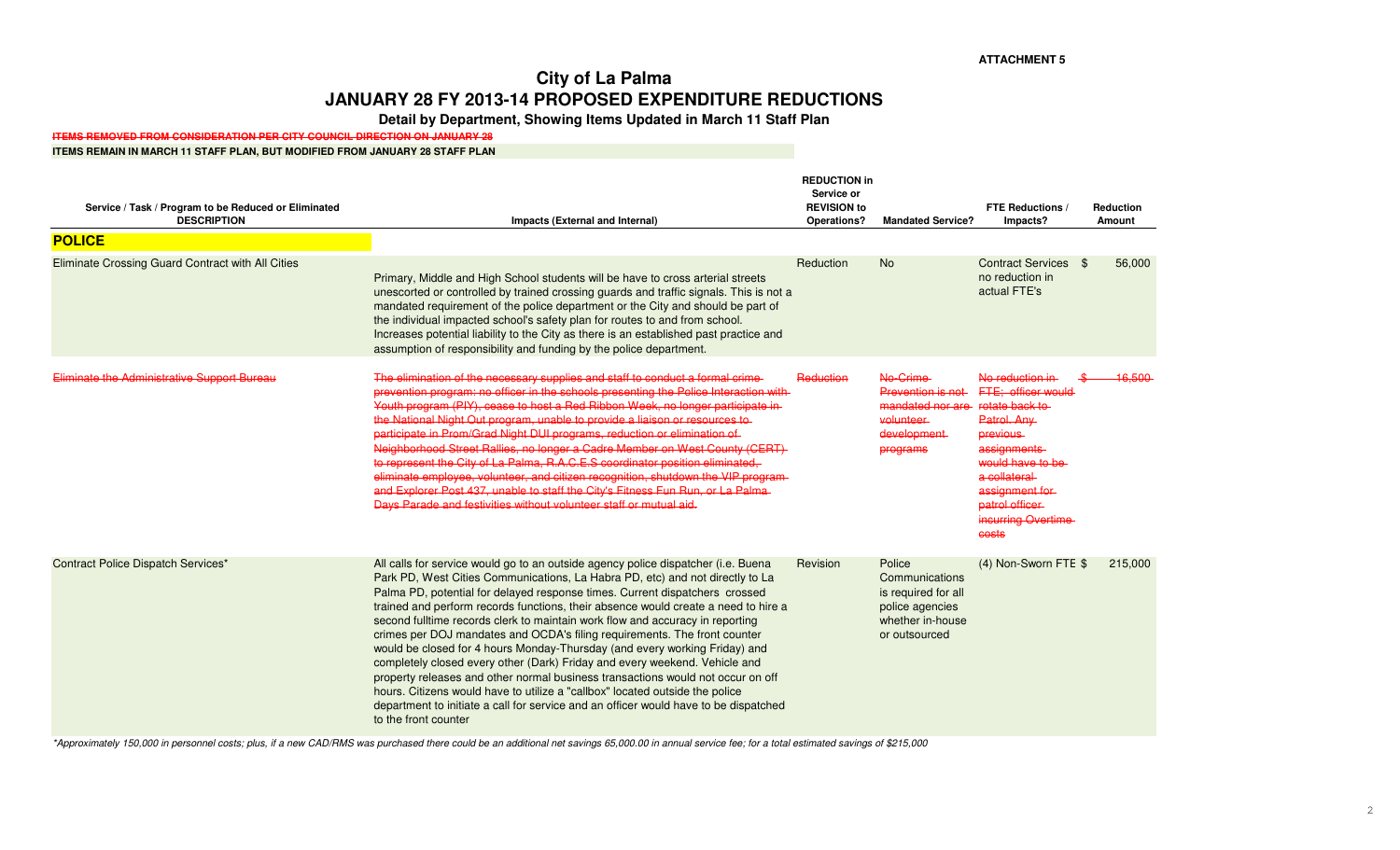# **City of La PalmaJANUARY 28 FY 2013-14 PROPOSED EXPENDITURE REDUCTIONS**

**Detail by Department, Showing Items Updated in March 11 Staff Plan**

### **ITEMS REMOVED FROM CONSIDERATION PER CITY COUNCIL DIRECTION ON JANUARY 28**

#### **ITEMS REMAIN IN MARCH 11 STAFF PLAN, BUT MODIFIED FROM JANUARY 28 STAFF PLAN**

| Service / Task / Program to be Reduced or Eliminated<br><b>DESCRIPTION</b> | Impacts (External and Internal)                                                                                                                                                                                             | <b>REDUCTION in</b><br>Service or<br><b>REVISION to</b><br>Operations? | <b>Mandated Service?</b> | <b>FTE Reductions /</b><br>Impacts?                                   | Reduction<br>Amount |
|----------------------------------------------------------------------------|-----------------------------------------------------------------------------------------------------------------------------------------------------------------------------------------------------------------------------|------------------------------------------------------------------------|--------------------------|-----------------------------------------------------------------------|---------------------|
| <b>PUBLIC WORKS</b>                                                        |                                                                                                                                                                                                                             |                                                                        |                          |                                                                       |                     |
|                                                                            |                                                                                                                                                                                                                             |                                                                        |                          |                                                                       |                     |
| Eliminate maintenance of block wall vines                                  | Vines on block walls would no longer be maintained by contractor and will need to Reduction<br>be removed as they die off (reduction estimate does not include water usage,<br>which is currently not metered or monitored) |                                                                        | <b>NO</b>                | NO (\$5,600 labor- \$<br>worker to be<br>assigned to other<br>duties) | $-12.200$           |
| Eliminate maintenance frequency of trees                                   | Public street tree maintenance and median maintenance frequency to be reduced Reduction<br>by $1/2$ (annual total is \$29,200                                                                                               |                                                                        | <b>NO</b>                | <b>NO</b>                                                             | 14.600              |

## **RECREATION AND COMMUNITY SERVICES**

| Administration                               |                                                                                                                                                                                                                                                                     |                  |              |   |          |
|----------------------------------------------|---------------------------------------------------------------------------------------------------------------------------------------------------------------------------------------------------------------------------------------------------------------------|------------------|--------------|---|----------|
| Eliminate Sr. Office Assistant               | Eliminate FT position, new FT position created to meet shared work capacity with<br>Community Development; reduction of public counter customer service, longer wait<br>times to register for classes or reserve facilities; phone assistance limited or<br>delayed | <b>Reduction</b> | N            |   | 68,500   |
| <b>Create New FT Position</b>                | New FT position shared with Community Development for customer<br>service/counter duties                                                                                                                                                                            | Revision         | N            |   | (38,000) |
| <b>Youth &amp; Family Services</b>           |                                                                                                                                                                                                                                                                     |                  |              |   |          |
| Reduce PT staffing at Fit N Fun              | Reduce FNF staff to meet enrollment demands<br>No snacks provided during program; charge snack fee or encourage participants to                                                                                                                                     | <b>Reduction</b> | N            | Ν | 2,600    |
| Eliminate Fit N Fun Snacks                   | provide own<br>extend use of current supplies; ask participants to bring in supplies or charge                                                                                                                                                                      | Revision         | N            | N | 5,000    |
| Reduce Fit N Fun Supplies                    | supply fee                                                                                                                                                                                                                                                          | <b>Reduction</b> | N            | N | 400      |
| <b>Neighborhood &amp; Community Services</b> |                                                                                                                                                                                                                                                                     |                  |              |   |          |
|                                              |                                                                                                                                                                                                                                                                     | Reduction        | $\mathsf{N}$ |   | 77.500   |
| Eliminate La Palma Days                      | Eliminate one day event to preserve programs which have greater long-term-<br>impact on the community                                                                                                                                                               |                  |              |   |          |
| La Palma Days Revenue                        | Lost revenue if La Palma Days Cancelled                                                                                                                                                                                                                             | Reduction        | $\mathsf{N}$ |   | (18,000) |
| Reduce expense of Fitness Run Awards         | Provide less expensive award to participants                                                                                                                                                                                                                        | Revision         | N            | N | 1.300    |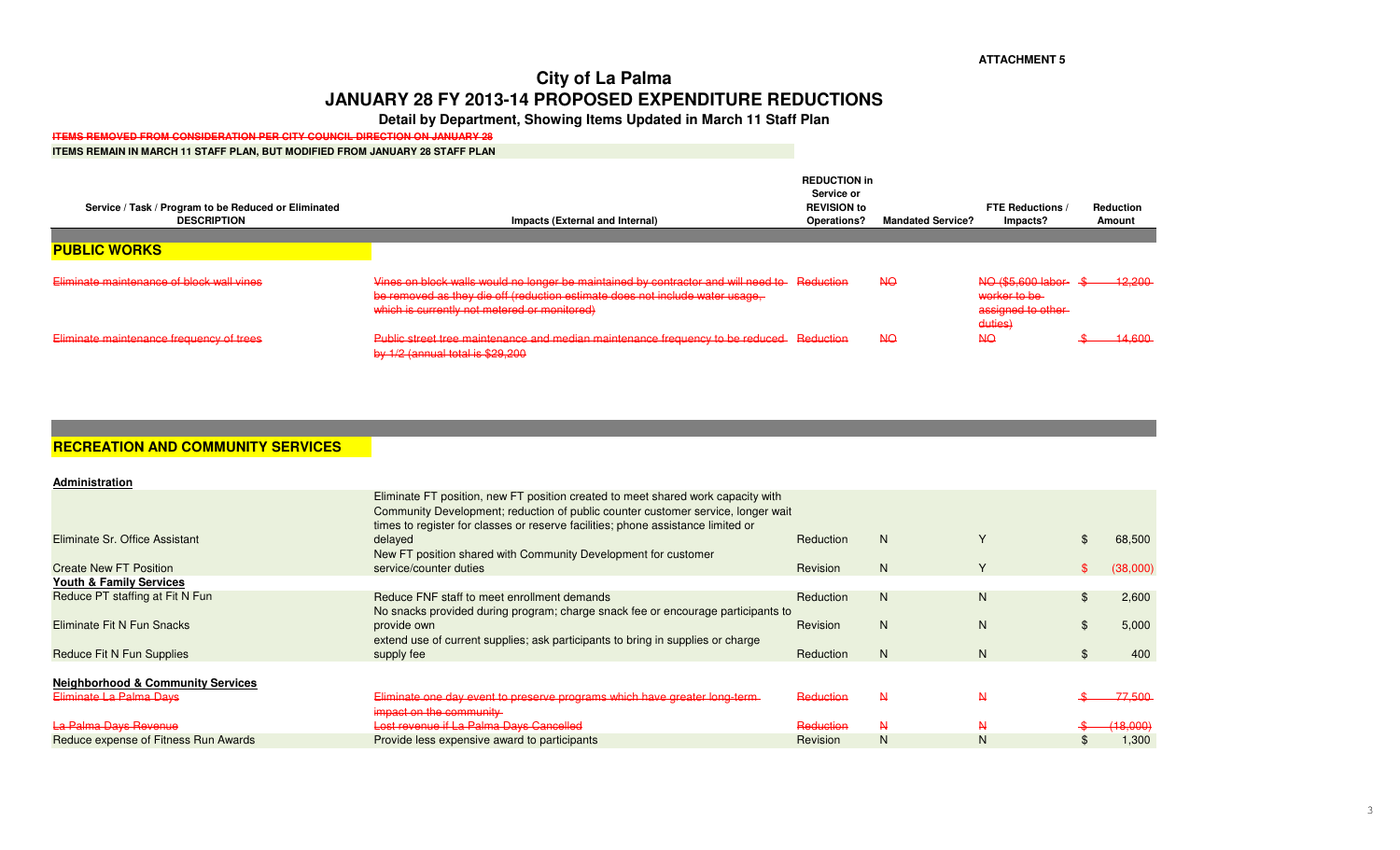

## **PROPOSED REDUCTIONS AND REVISIONS: MARCH 11 vs. JANUARY 28 STUDY SESSIONREDUCTIONS AND REVISIONS RECONCILATION (What Changed?)**

### **Proposed FY 2013-14 Reductions vs. Revisions: MARCH 11 STUDY SESSION**

### **Proposed FY 2013-14 Reductions vs. Revisions: JANUARY 28 STUDY SESSION**

| S \$ | 462.600   |
|------|-----------|
| S\$  | 909.550   |
| L\$  | 1,372,150 |
| И\$  | 461.100   |

| REDUCTIONS \$ | 462,600   |
|---------------|-----------|
|               |           |
| REVISIONS \$  | 909,550   |
| TOTAL \$      | 1,372,150 |
| CHECK SUM \$  | 461.100   |

| <b>REDUCTIONS</b> |         | <b>REVISIONS</b> |            | TOTAL |         |                                   | <b>REDUCTIONS</b> |           | <b>REVISIONS</b> |               | TOTAL |           |
|-------------------|---------|------------------|------------|-------|---------|-----------------------------------|-------------------|-----------|------------------|---------------|-------|-----------|
|                   | 127.100 |                  | 162,000 \$ |       | 289.100 | CITYWIDE \$                       |                   | <b>м.</b> |                  | 182.400       | - \$  | 182,400   |
|                   | ۰       |                  |            |       |         | INTERNAL SERV FUND ALLOCATIONS \$ |                   | ۰         |                  | 461.100       | - \$  | 461,100   |
|                   | 12,000  | -86              | $3,600$ \$ |       | 15.600  | ADMINISTRATION \$                 |                   | 12,000    |                  | $(4,400)$ \$  |       | 7,600     |
|                   | 82,000  | -86              | $250$ \$   |       | 82,250  | COMMUNITY DEVELOPMENT \$          |                   | 82,000    | -SS              | $(37,350)$ \$ |       | 44,650    |
|                   |         |                  | $8.000$ \$ |       | 8.000   | FINANCE \$                        |                   | ۰         |                  | $2.000$ \$    |       | 2,000     |
|                   | 8.500   | - \$             | 235,800 \$ |       | 244.300 | POLICE \$                         |                   | 79.000    | \$.              | 215.000       | - \$  | 294,000   |
|                   | 39,500  |                  | $5,000$ \$ |       | 44.500  | PUBLIC WORKS \$                   |                   | 26,800    |                  |               |       | 26,800    |
|                   | 193,500 |                  | 33,800 \$  |       | 227,300 | REC & COMMUNITY SERVICES \$       |                   | 203,000   |                  | 800           |       | 203,800   |
|                   | 462,600 |                  | 448,450 \$ |       | 911,050 |                                   |                   | 402.800   |                  | 819,550       |       | 1,222,350 |
|                   |         |                  |            |       |         |                                   |                   |           |                  |               |       |           |

|                                   | <b>REDUCTIONS</b> | <b>REVISIONS</b> |      | TOTAL   |                                     |
|-----------------------------------|-------------------|------------------|------|---------|-------------------------------------|
| CITYWIDE \$                       | 127.100 \$        | 162,000          | - \$ | 289.100 | <b>CITYWIDE</b>                     |
| INTERNAL SERV FUND ALLOCATIONS \$ |                   | ٠                |      |         | INTERNAL SERV FUND ALLOCATIONS      |
| ADMINISTRATION \$                 | $12.000$ \$       | 3,600            | - \$ | 15,600  | ADMINISTRATION                      |
| COMMUNITY DEVELOPMENT \$          | 82,000 \$         | 250              | - \$ | 82,250  | <b>COMMUNITY DEVELOPMENT</b>        |
| FINANCE \$                        |                   | 8.000            | - \$ | 8.000   | <b>FINANCE</b>                      |
| POLICE \$                         | $8.500$ \$        | 235,800          | - \$ | 244,300 | <b>POLICE</b>                       |
| PUBLIC WORKS \$                   | 39.500 \$         | 5.000            | - \$ | 44.500  | <b>PUBLIC WORKS</b>                 |
| REC & COMMUNITY SERVICES \$       | 193,500 \$        | 33,800           | \$.  | 227,300 | <b>REC &amp; COMMUNITY SERVICES</b> |
|                                   | 462.600           | 448.450          |      | 911.050 |                                     |

**Proposed FY 2013-14 Reductions and Revisions: MARCH 11 STUDY SESSION**

### **Proposed FY 2013-14 Reductions and Revisions: JANUARY 28 STUDY SESSION**

Reconciliation Post-January 28 Study Session: **<A>**

|                                   |                         |    |                       | Reconciliation Post-January 28 Study Session: <a></a> |                         |                          |                  |            |  |              |  |  |  |
|-----------------------------------|-------------------------|----|-----------------------|-------------------------------------------------------|-------------------------|--------------------------|------------------|------------|--|--------------|--|--|--|
|                                   | <b>REDUCTIONS &amp;</b> |    | <b>VARIANCE MARCH</b> |                                                       | <b>REDUCTIONS &amp;</b> |                          |                  |            |  |              |  |  |  |
| <b>REVISIONS BY</b>               |                         |    | 11 vs. JANUARY 28     |                                                       | <b>REDUCTIONS &amp;</b> |                          | <b>REVISIONS</b> |            |  |              |  |  |  |
|                                   | AREA                    |    | <a></a>               |                                                       |                         | <b>REVISIONS KEPT</b>    |                  | REMOVED    |  | <b>TOTAL</b> |  |  |  |
| CITYWIDE \$                       | 289,100 \$              |    | 106,700               | CITYWIDE \$                                           |                         | 150,000 \$               |                  | 32.400 \$  |  | 182,400      |  |  |  |
| INTERNAL SERV FUND ALLOCATIONS \$ |                         | æ. | (461, 100)            | INTERNAL SERV FUND ALLOCATIONS \$                     |                         | ۰                        | \$               | 461.100 \$ |  | 461,100      |  |  |  |
| ADMINISTRATION \$                 | 15.600 \$               |    | 8,000                 | ADMINISTRATION \$                                     |                         | 7,600 \$                 |                  | $\sim$     |  | 7,600        |  |  |  |
| COMMUNITY DEVELOPMENT \$          | 82.250 \$               |    | 37,600                | COMMUNITY DEVELOPMENT \$                              |                         | 44,250 \$                |                  | 400 \$     |  | 44,650       |  |  |  |
| FINANCE \$                        | $8.000$ \$              |    | 6,000                 | FINANCE \$                                            |                         | $2,000$ \$               |                  |            |  | 2,000        |  |  |  |
| POLICE \$                         | 244.300 \$              |    | (49,700)              | POLICE \$                                             |                         | 277.500 \$               |                  | 16.500 \$  |  | 294,000      |  |  |  |
| PUBLIC WORKS \$                   | 44.500 \$               |    | 17,700                | PUBLIC WORKS \$                                       |                         | $\overline{\phantom{a}}$ | \$               | 26,800 \$  |  | 26,800       |  |  |  |
| REC & COMMUNITY SERVICES \$       | 227,300 \$              |    | 23,500                | REC & COMMUNITY SERVICES \$                           |                         | 203.800 \$               |                  |            |  | 203,800      |  |  |  |
|                                   | 911,050 \$              |    | (311, 300)            |                                                       |                         | 685,150 \$               |                  | 537,200    |  | 222,350. ا   |  |  |  |
|                                   |                         |    |                       |                                                       |                         |                          |                  |            |  |              |  |  |  |

**<A>** These tables show the changes made after the January 28 budget study session. The "Reductions Kept" are those cuts which City Council indicated should be included in any proposed FY 2013-14 budget. The "Reduction Removed" column represents proposed reductions/revisions which the City Council did not want included in any proposed budget. The "Variance March 11 vs. January 28" shows the changes in each area's proposed reduction amount (increase vs. decrease).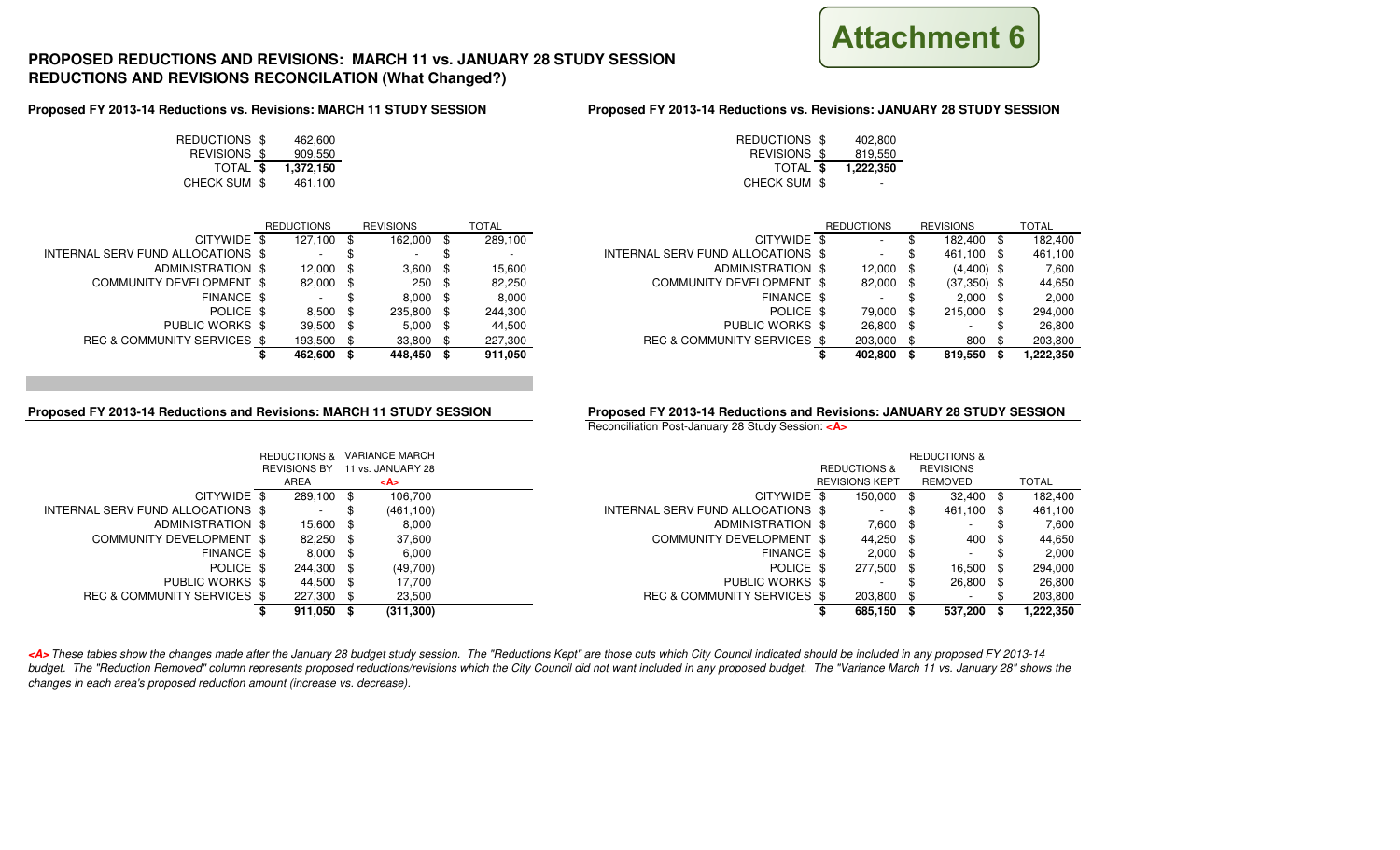

## **City of La Palma**

**FY 2012-13 AMENDED BUDGET**

# **Community Development**



*Position Proposed for Elimination in FY 2013-14 Budget*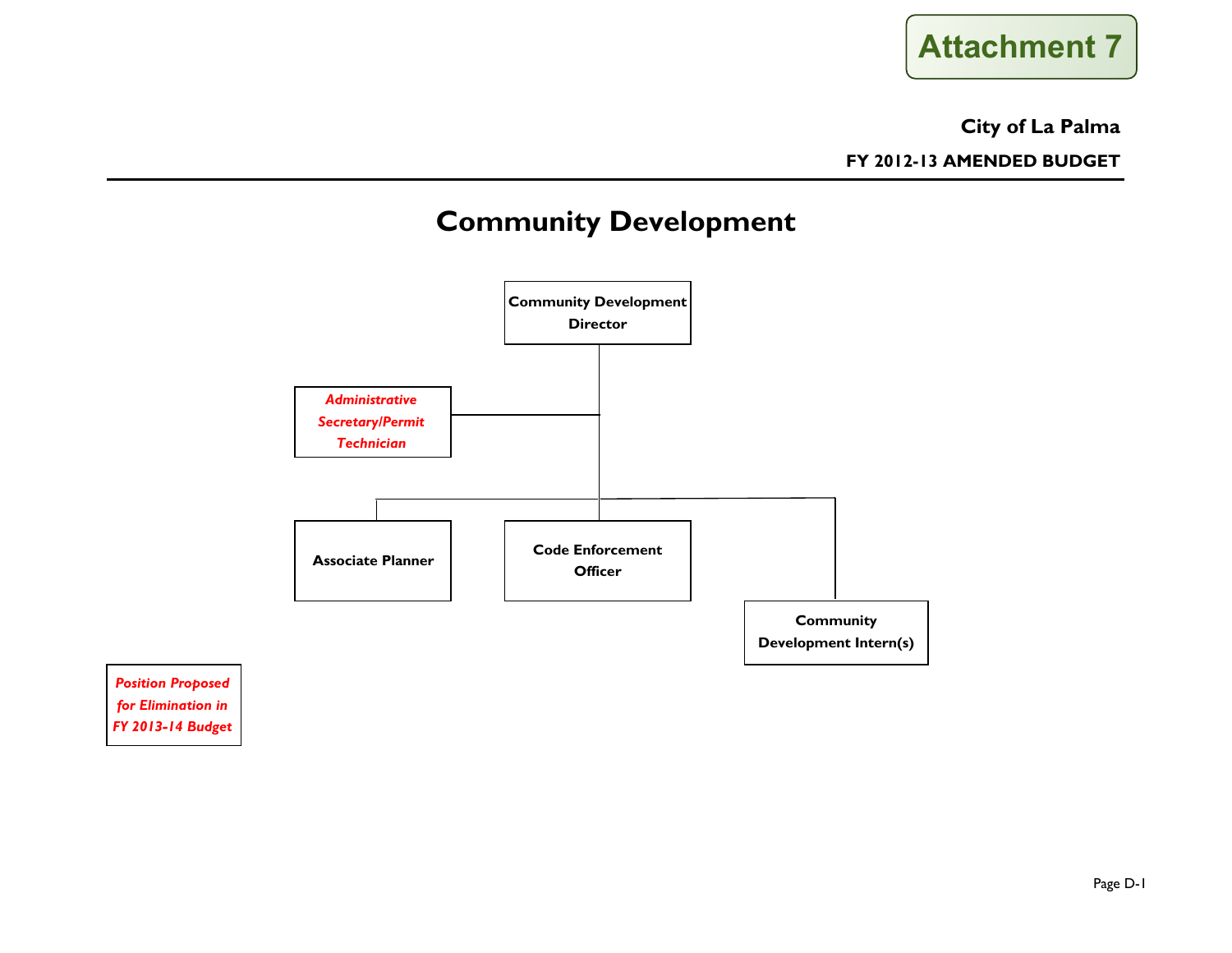**FY 2013-14 PROPOSED BUDGET**

# **Community Development**



*\*Parking enforcement duties being handled by Code Enforcement Officer as part of a cost savings pilot program trial where the Parking Control Officer position in the Police Department is held vacant*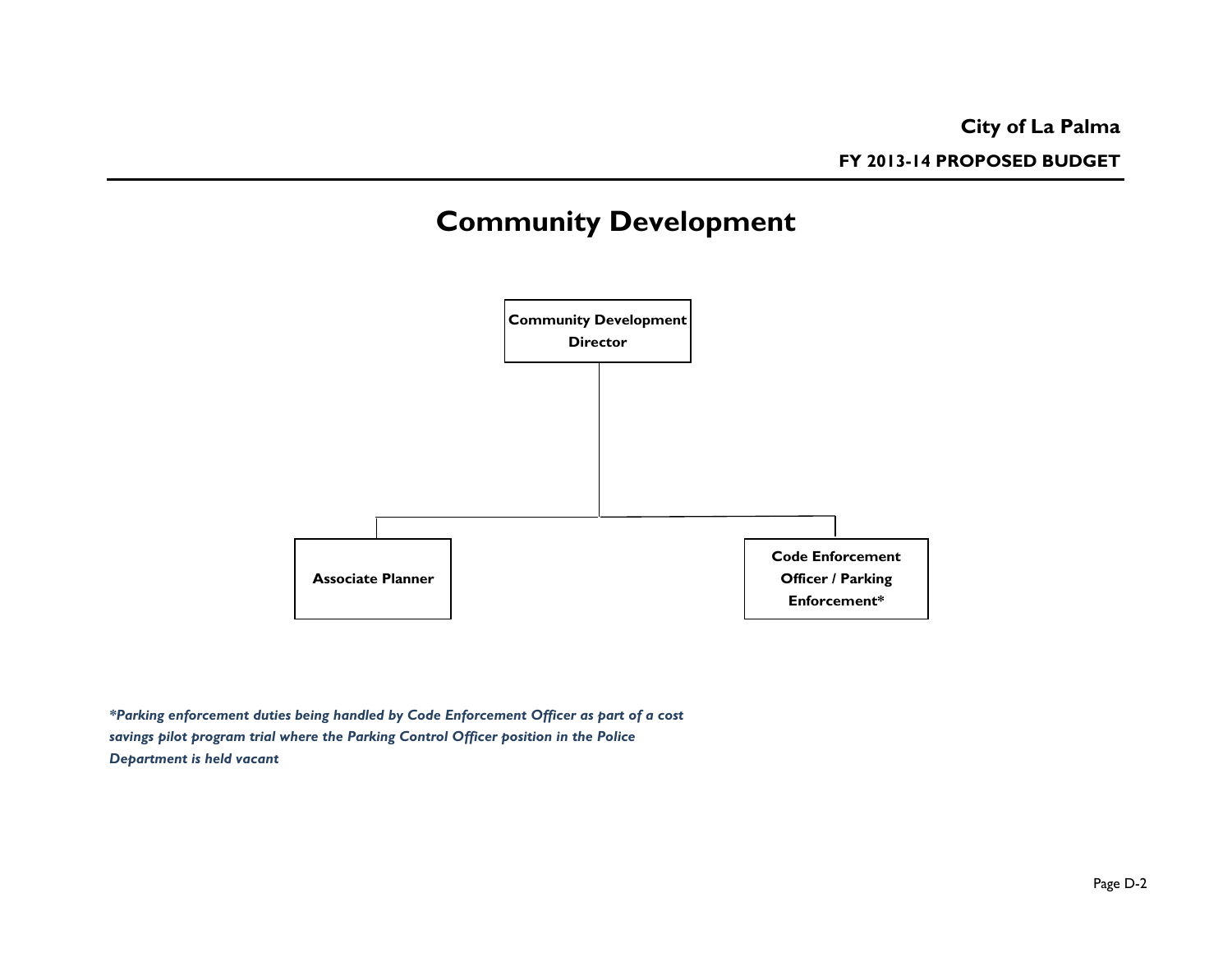

*\*Police K-9 Officer now assigned to regular patrol duty*

*\*\*Parking enforcement duties being handled by Code Enforcement Officer (Community Development Department) as part of a cost savings pilot program trial*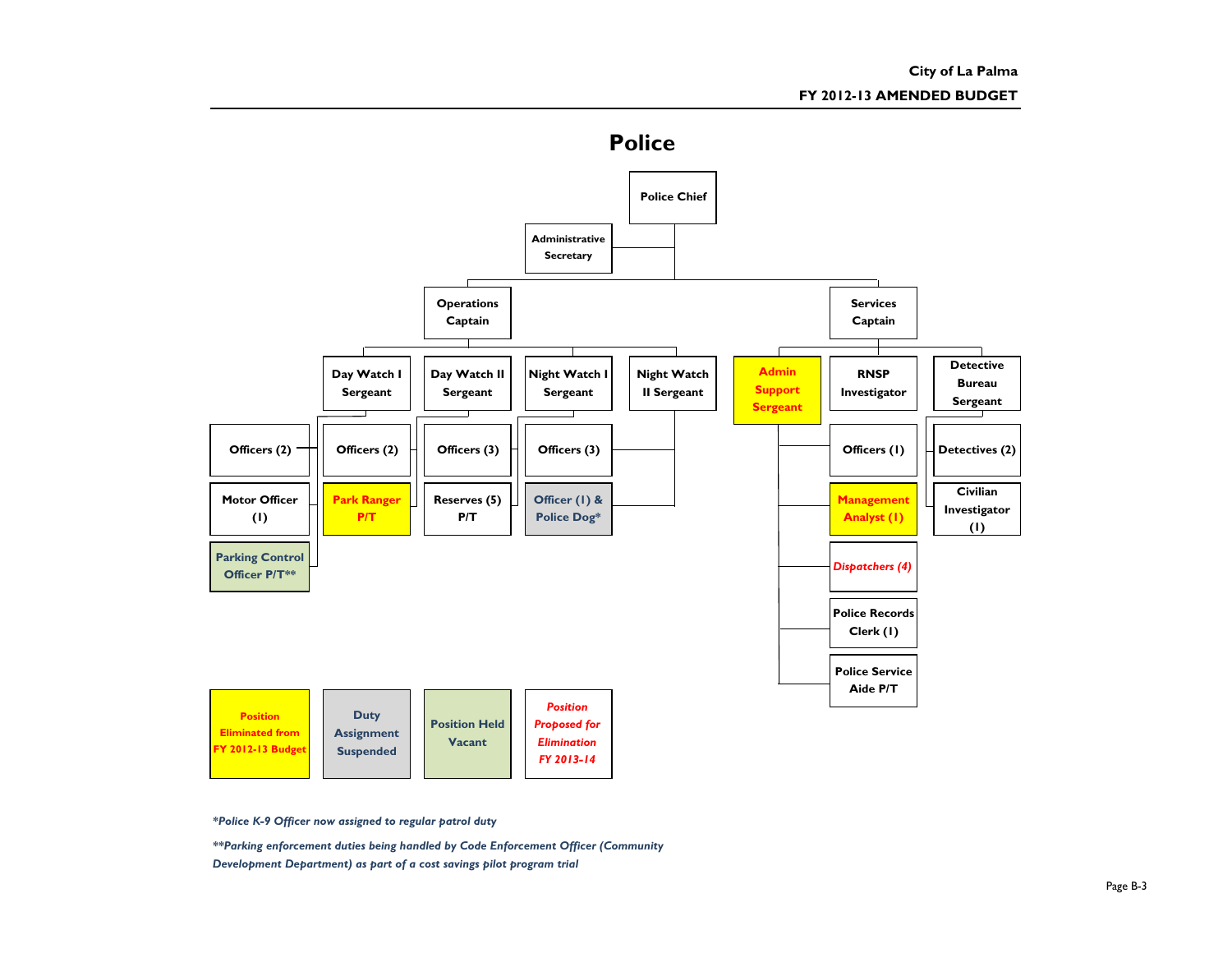**City of La Palma**

**FY 2013-14 PROPOSED BUDGET**



*\*Parking enforcement duties being handled by Code Enforcement Officer (Community Development Department) as part of a cost savings pilot program trial*

*\*\*Police K-9 Officer now assigned to regular patrol duty*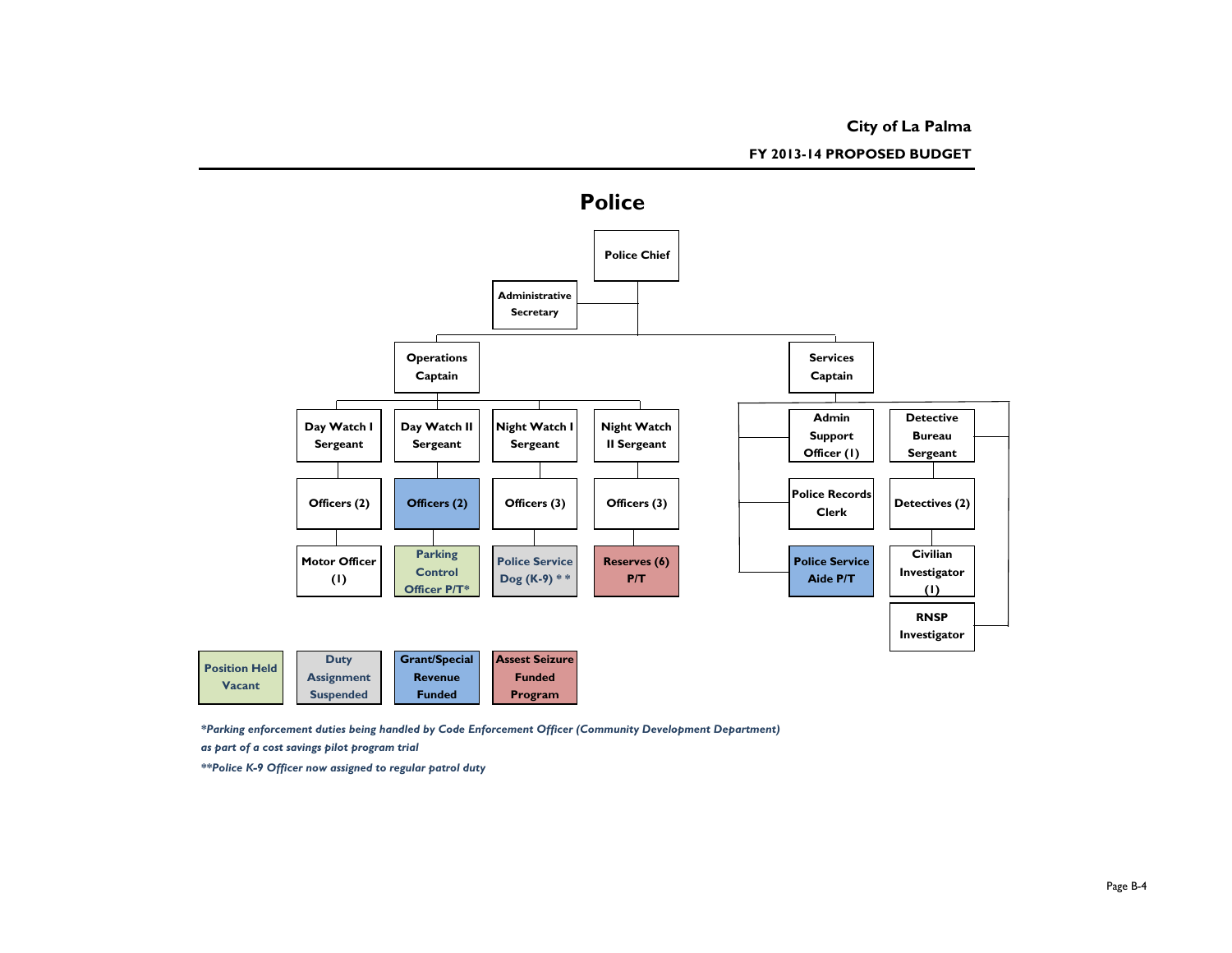# **Recreation and Community Services**

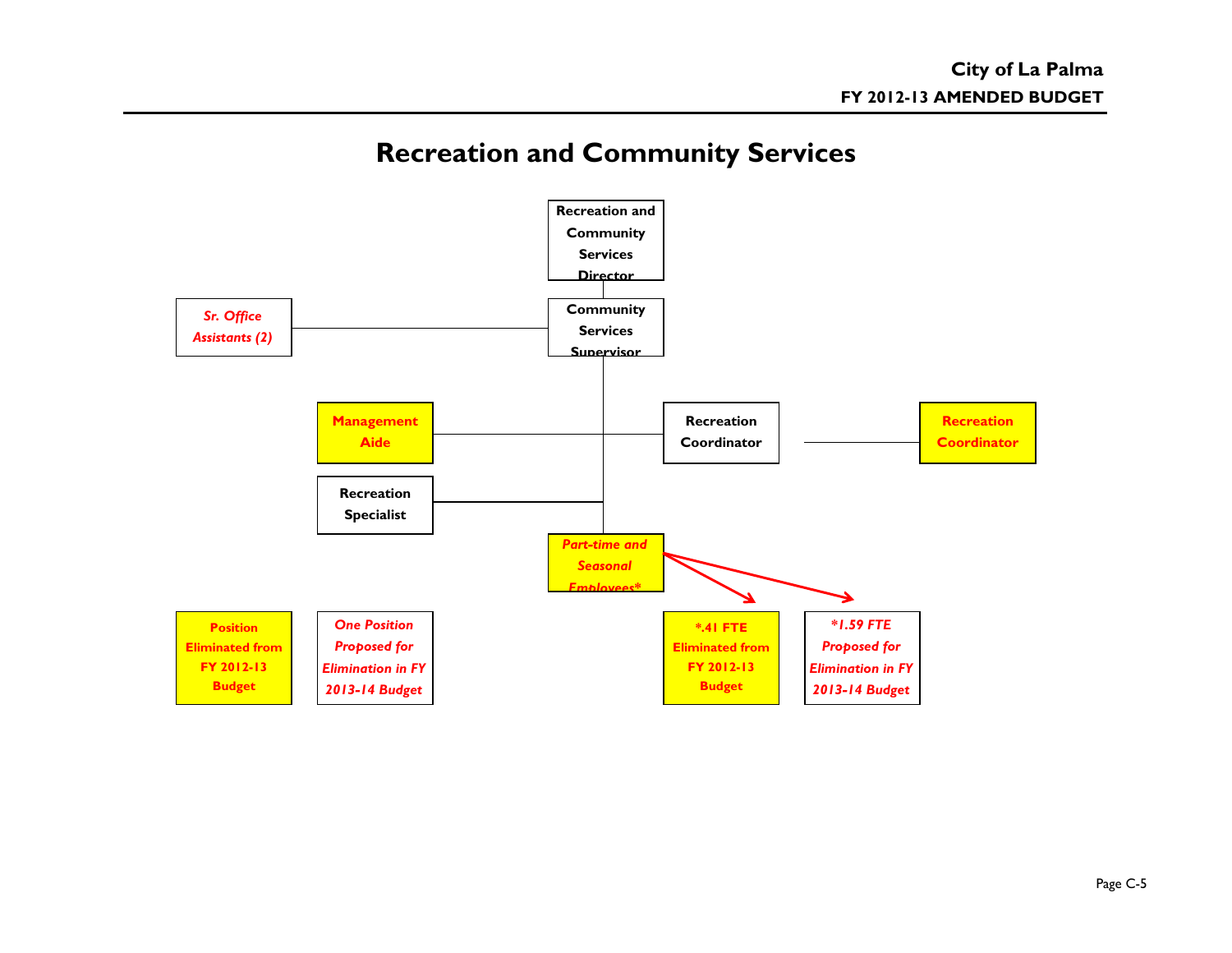# **Recreation and Community Services**

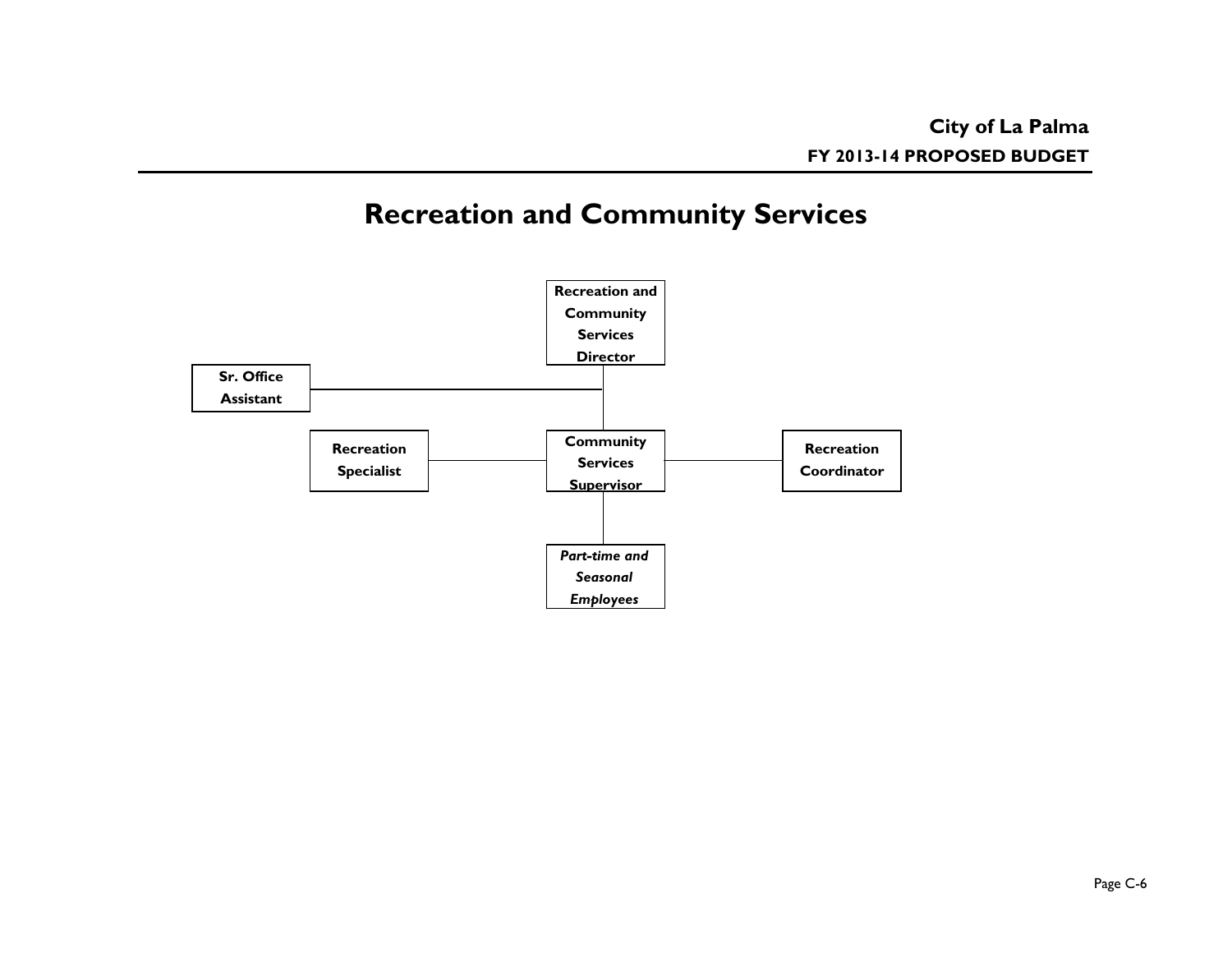# **Public Works**



*\*Proposed FY 2013-14 budget would reduce one (1.0) full-time maintenance worker to 0.625 FTE (27 hours/week vs. 40 hours/week)*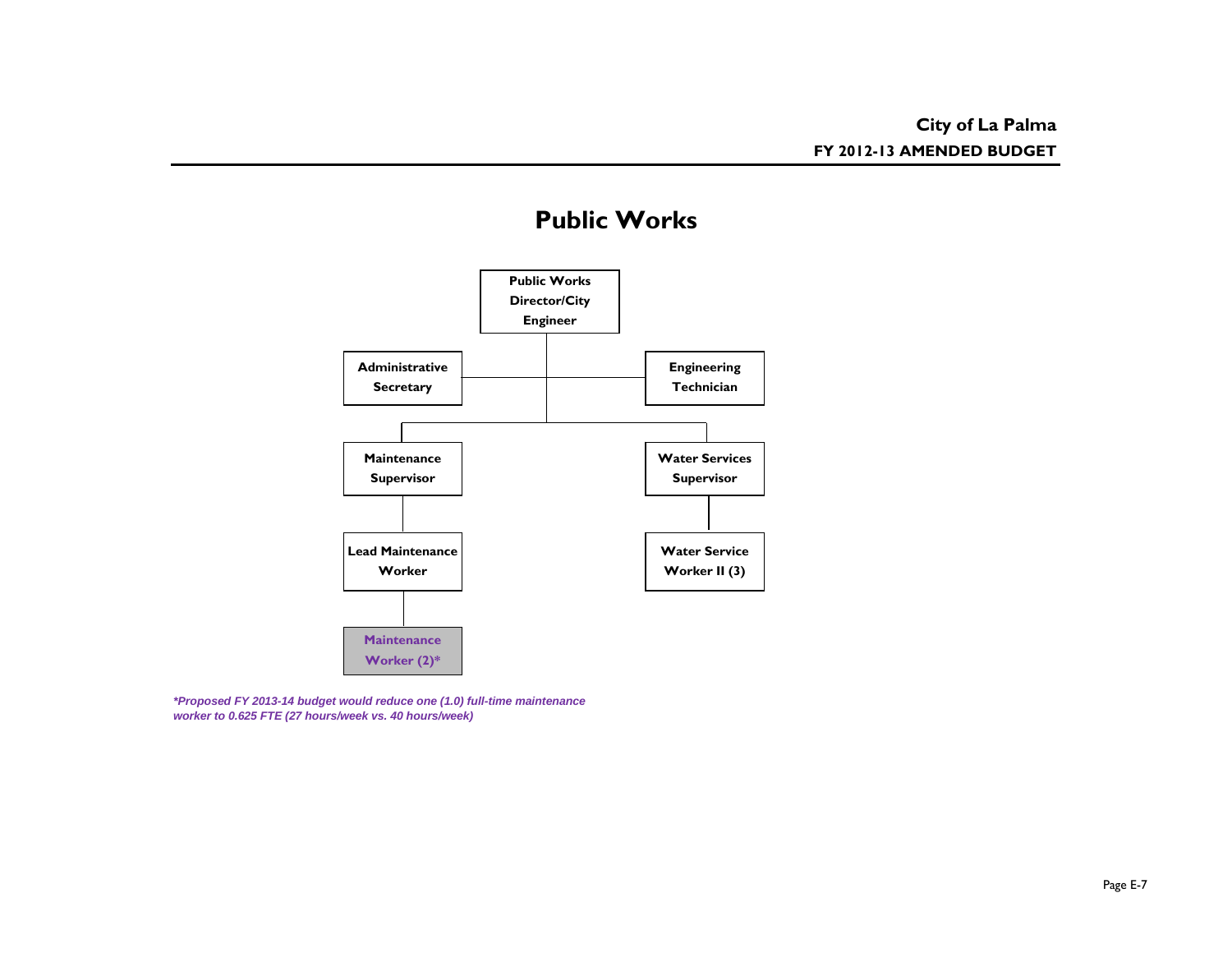# **Public Works**



*\*Proposed FY 2013-14 budget would reduce one (1.0) full-time maintenance worker to 0.625 FTE (27 hours/week vs. 40 hours/week)*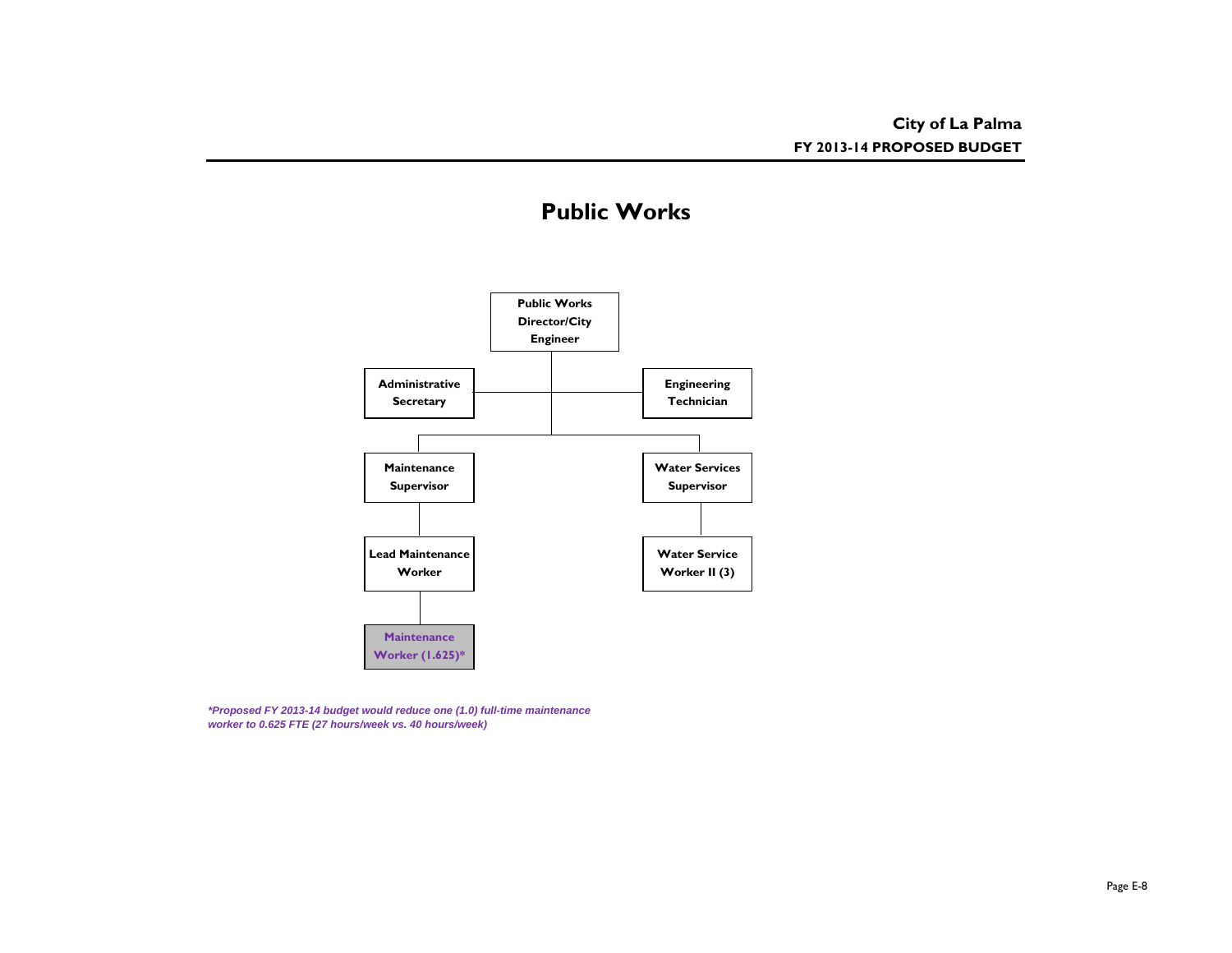# **Administration**



**Position Eliminated from FY 2012-13 Budget**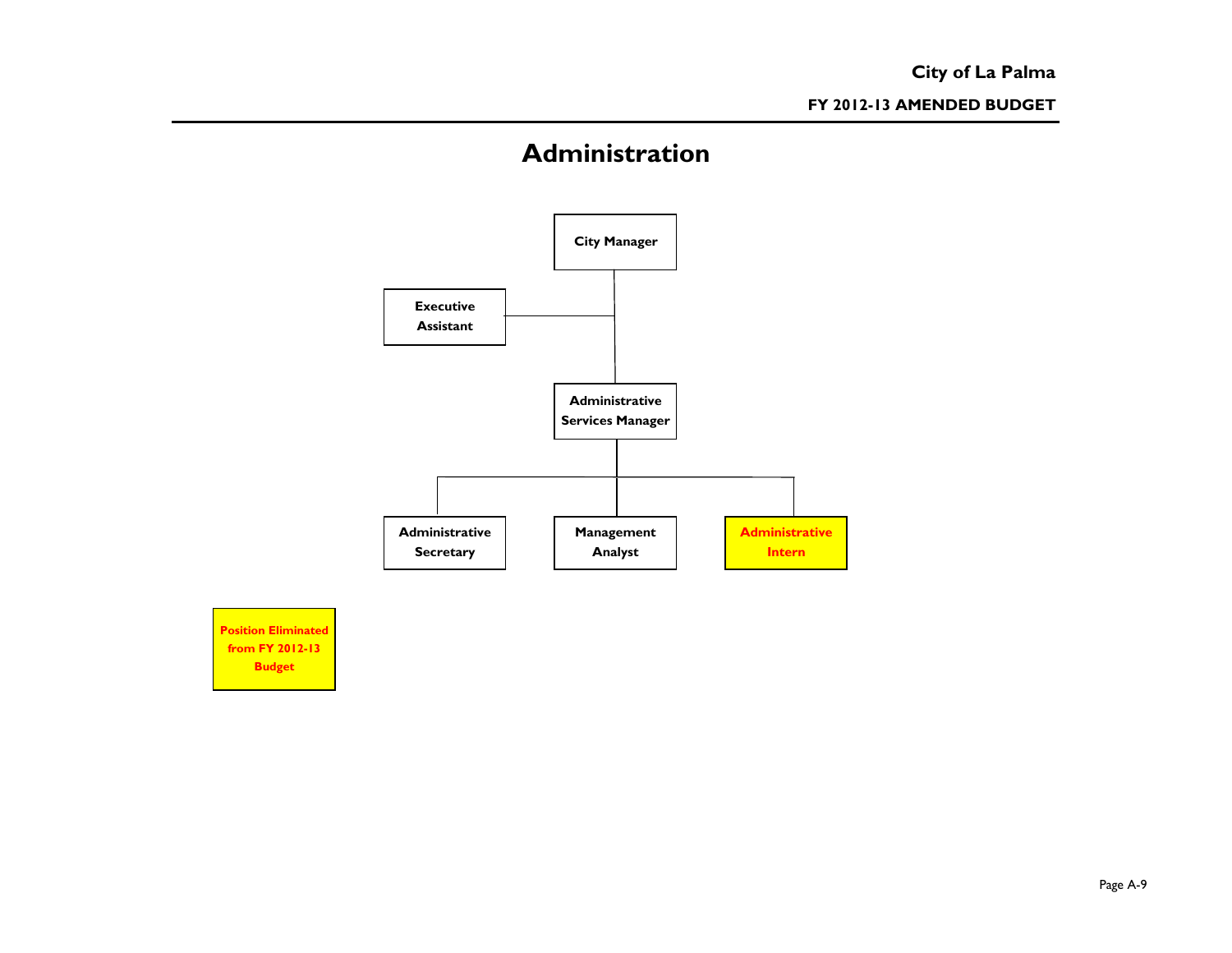# **Administration**

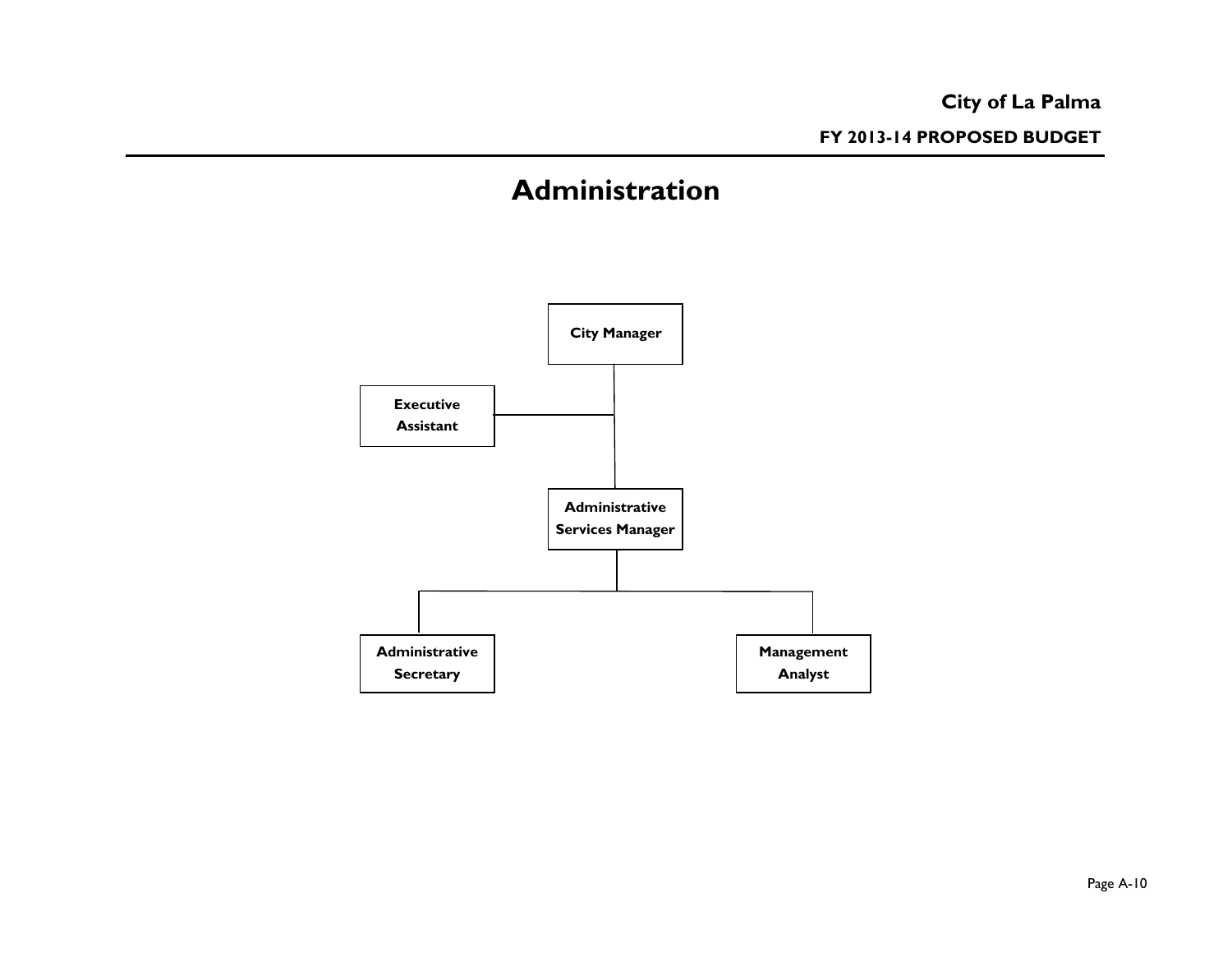# **City of La Palma FY 2012-13 AMENDED BUDGET**

# **Finance**